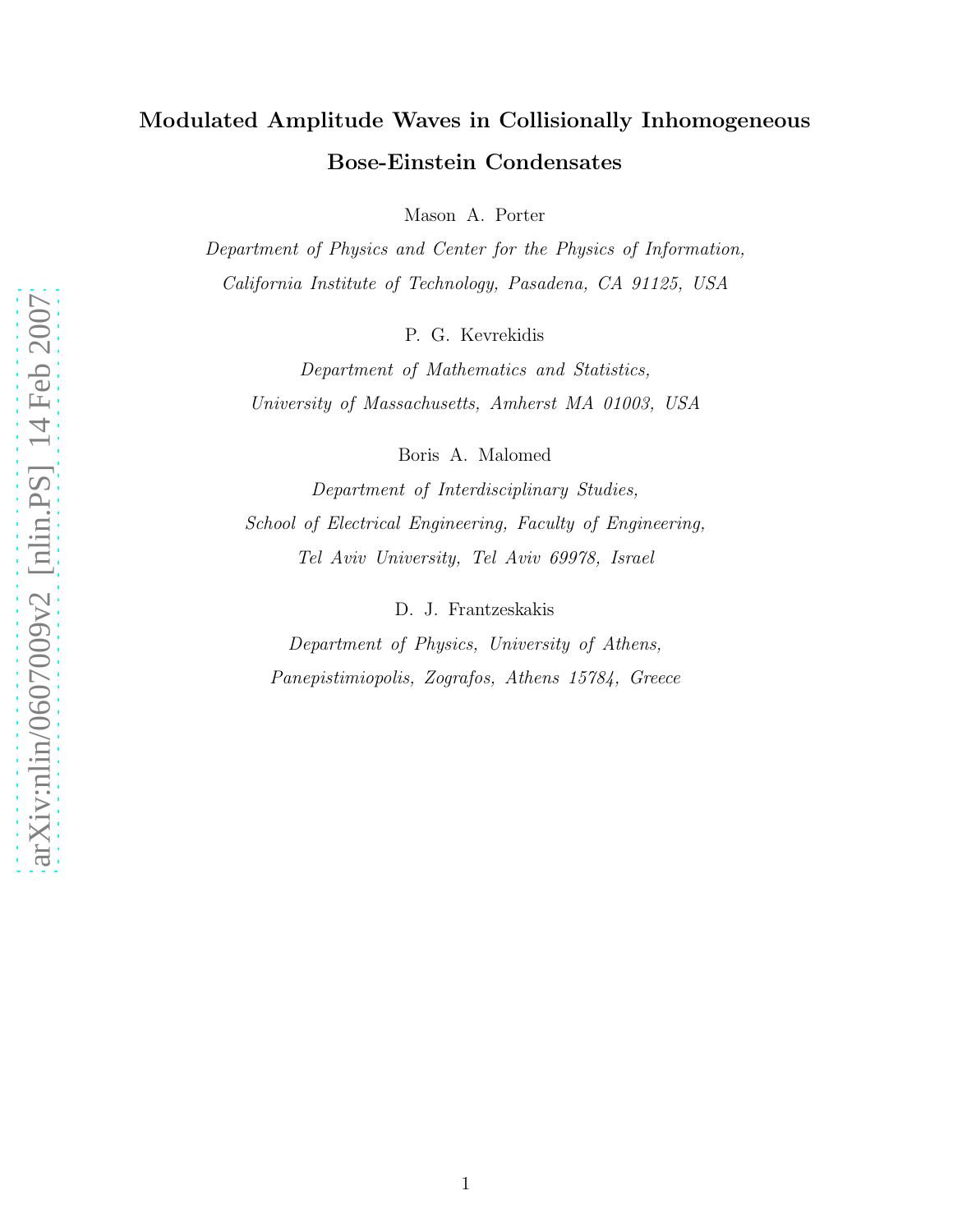# Abstract

We investigate the dynamics of an effectively one-dimensional Bose-Einstein condensate (BEC) with scattering length a subjected to a spatially periodic modulation,  $a = a(x) = a(x + L)$ . This "collisionally inhomogeneous" BEC is described by a Gross-Pitaevskii (GP) equation whose nonlinearity coefficient is a periodic function of  $x$ . We transform this equation into a GP equation with constant coefficient a and an additional effective potential and study a class of extended wave solutions of the transformed equation. For weak underlying inhomogeneity, the effective potential takes a form resembling a superlattice, and the amplitude dynamics of the solutions of the constant-coefficient GP equation obey a nonlinear generalization of the Ince equation. In the small-amplitude limit, we use averaging to construct analytical solutions for modulated amplitude waves (MAWs), whose stability we subsequently examine using both numerical simulations of the original GP equation and fixed-point computations with the MAWs as numerically exact solutions. We show that "on-site" solutions, whose maxima correspond to maxima of  $a(x)$ , are significantly more stable than their "off-site" counterparts.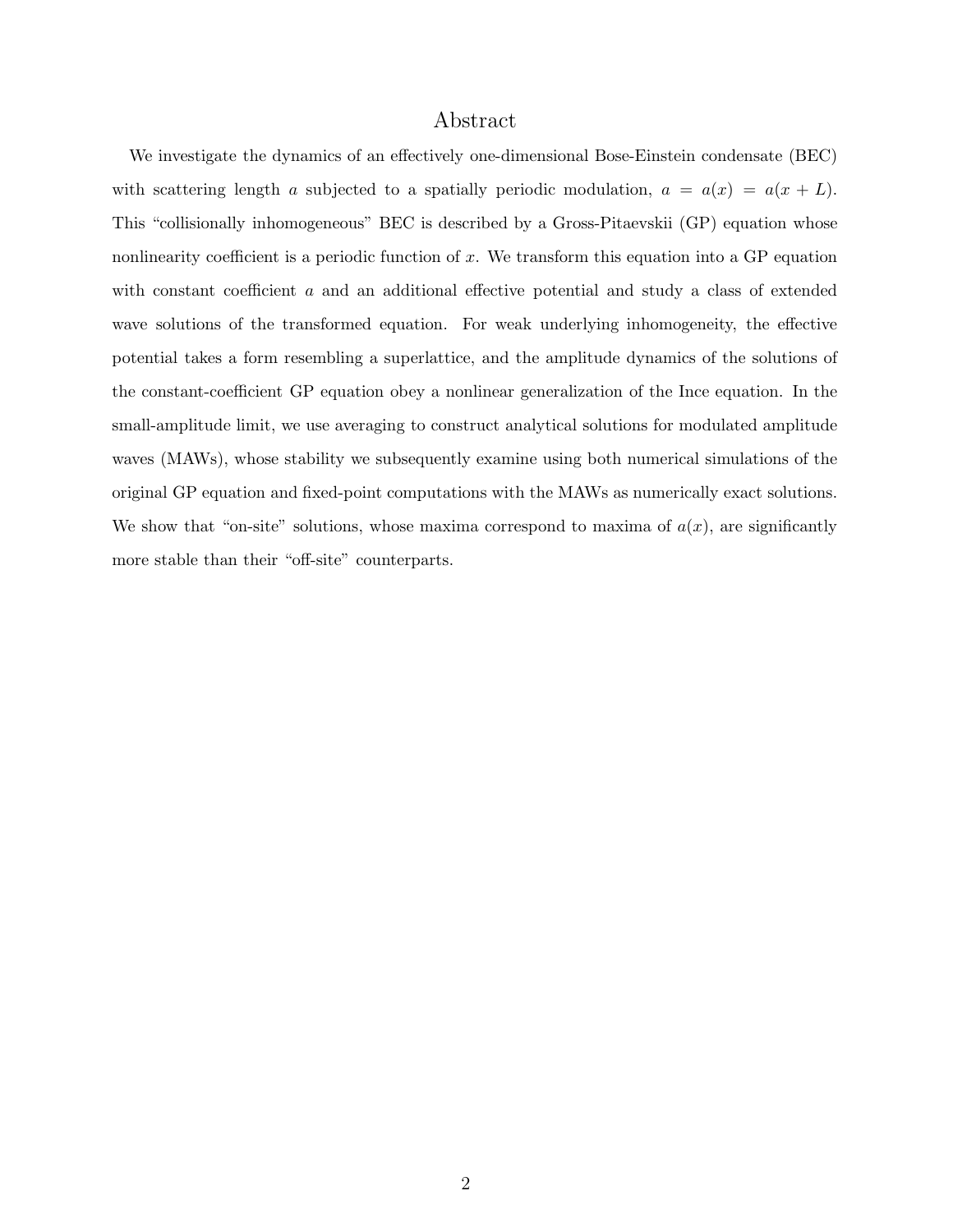PACS: 05.45.-a, 03.75.Lm, 05.30.Jp, 05.45.Ac

Keywords: Bose-Einstein condensates, periodic potentials, multiple-scale perturbation theory, Hamiltonian systems

## I. INTRODUCTION

Among the most fundamental models studied widely in applied mathematics and employed for the description of an extremely large variety of physical phenomena are nonlinear Schrödinger (NLS) equations [\[1](#page-22-0)]. Applications of NLS equations have become even more prominent in recent years due to enormous theoretical and experimental progress that has taken place in studies of Bose-Einstein condensates (BECs) [\[2\]](#page-22-1) and nonlinear optics [\[3\]](#page-22-2). Through the formal similarity between coherent matter waves and electromagnetic waves, research on these topics has become closely connected, and progress in one area frequently also benefits the other. The cross-fertilization between these two fields is extremely important not only from a theoretical perspective but also for applications. For example, coherent matter waves can be manipulated using devices such as atom chips [\[4](#page-22-3)] whose design was initially suggested by previously-developed optical counterparts.

In the mean-field approximation, and at sufficiently low temperatures, the dynamics of matter waves are accurately modeled by a cubic NLS equation incorporating an external potential. In this context, it is called the Gross-Pitaevskii (GP) equation [\[2](#page-22-1)],

<span id="page-2-0"></span>
$$
i\hbar\Psi_t = \left[ -\frac{\hbar^2}{2m}\nabla^2 + \tilde{g}|\Psi|^2 + \mathcal{V}(\vec{r}) \right] \Psi , \qquad (1)
$$

where m is the atomic mass,  $\Psi(\vec{r},t)$  is the macroscopic wave function of the condensate, normalized to the number of atoms N (so that  $\int |\Psi|^2 d\mathbf{r} = N$ ),  $\mathcal{V}(\vec{r})$  is the external potential, and the effective interaction constant is  $\tilde{g} = (4\pi \hbar^2 a/m)[1 + O(\zeta^2)]$ , where a is the s-wave scattering length, and  $\zeta^2 \equiv |\Psi|^2 |a|^3$  measures the density of the atomic gas [\[2](#page-22-1)].

The properties of BECs – including their shape, collective nonlinear excitations (such as solitons and vortices), and fluctuations above the mean-field level – are determined by the sign and magnitude of the scattering length a. Accordingly, one of the key tools used in current studies of BECs relies on adjusting a (and hence the nonlinearity coefficient  $\tilde{g}$  defined above). A well-known way to achieve this goal is to tune an external magnetic field in the vicinity of a Feshbach resonance [\[5](#page-22-4), [6,](#page-22-5) [7](#page-22-6)]. Alternatively, one can use a Feshbach resonance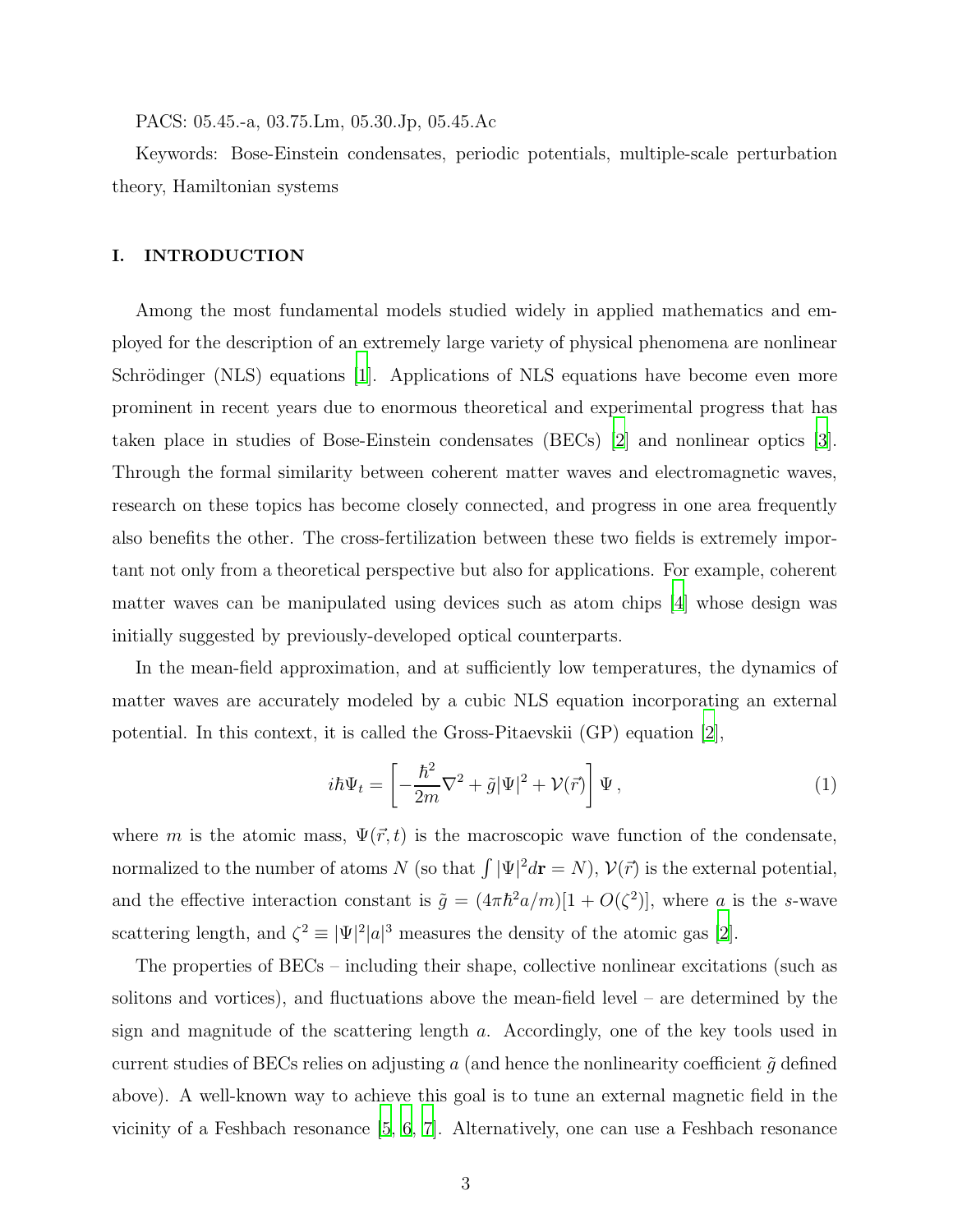induced by an optical [\[8\]](#page-22-7) or dc electric [\[9\]](#page-22-8) field. In low-dimensional settings, one can also tune the effective nonlinearity by changing the BEC's transversal confinement [\[10,](#page-22-9) [11\]](#page-22-10).

Adjusting the scattering length *globally* (i.e., modifying  $a$  in a spatially uniform manner) has been crucial to many experimental achievements, including the formation of molecular condensates [\[12\]](#page-22-11) and probing the so-called BEC-BCS crossover [\[13](#page-22-12)]. Additionally, recent theoretical studies have predicted that a spatially uniform but time-periodic modulation of the scattering length, with  $a(t)$  periodically changing its sign, can be used to stabilize attractive condensates in two [\[14\]](#page-22-13) and three [\[15\]](#page-23-0) dimensions and thus help to create robust matter-wave solitons [\[16](#page-23-1)]. [In the three-dimensional case, the Feshbach resonance-based technique should be combined with a quasi-one-dimensional (quasi-1D) periodic potential, known as an optical lattice (OL).] Other nonlinear waves besides solitons have also been studied in this context. For example, it was predicted that spatially periodic or quasiperiodic 2D patterns resembling the classical Faraday ripples in hydrodynamics can be excited in a BEC via a nonlinear parametric resonance induced by the spatially-uniform and temporally-periodic modulation of a (but, in general, without changing the sign of a) [\[17\]](#page-23-2).

More recently, the possibility of varying the scattering length *locally* (i.e., spatially) has also been proposed [\[18](#page-23-3), [19,](#page-23-4) [20,](#page-23-5) [21](#page-23-6)]. Such spatial dependence of the scattering length, which can be implemented utilizing a spatially inhomogeneous external magnetic field in the vicinity of a Feshbach resonance [\[19,](#page-23-4) [20](#page-23-5)], renders the collisional dynamics inhomogeneous across the BEC. Condensates with a spatially inhomogeneous nonlinearity have recently attracted considerable attention, as they are relevant to many significant applications, including adiabatic compression of matter waves [\[18](#page-23-3), [20](#page-23-5)], Bloch oscillations of matter-wave solitons [\[20\]](#page-23-5), atom lasers [\[21](#page-23-6), [22](#page-23-7), [23\]](#page-23-8), enhancement of transmittivity of matter waves through barriers [\[24](#page-23-9), [25\]](#page-23-10), and the dynamics of matter waves in the presence of periodic or random spatial variations of the scattering length [\[26\]](#page-23-11). Additionally, while these works chiefly concentrated on quasi-1D condensates, studies in a quasi-two-dimensional (quasi-2D) setting were also recently reported [\[27](#page-23-12)] (see also Ref. [\[28](#page-23-13)] for a qualitatively similar model in a different physical context).

In the present work, we consider an effectively one-dimensional BEC whose scattering length is subjected to a periodic variation:  $a(x) = a(x + L)$  for some period L. We consider the case of no zero crossings, so that  $a(x)$  always has the same sign. Such a *nonlinear lattice* can be realized experimentally (see, e.g., the diagram in Ref. [\[23](#page-23-8)]), and it offers various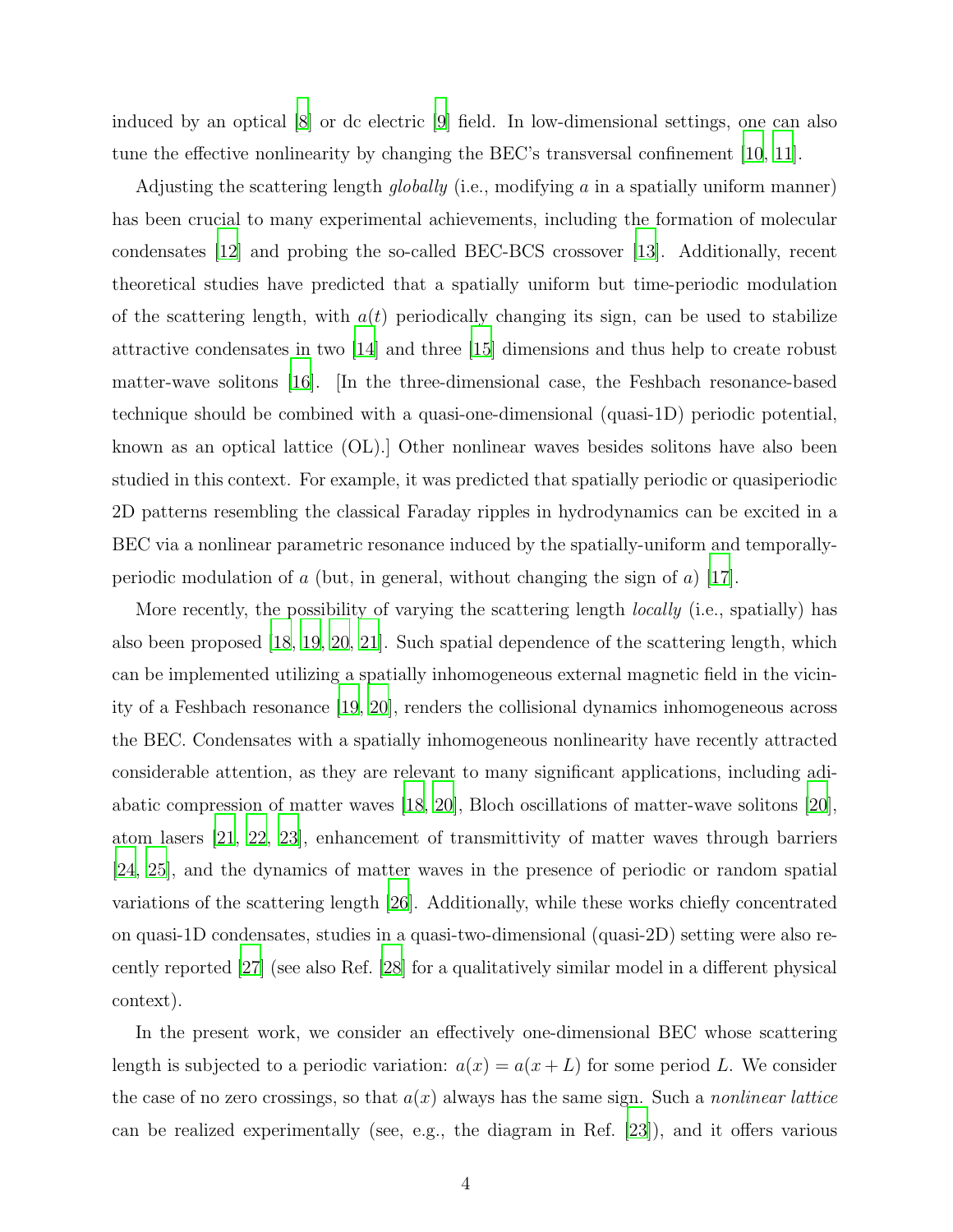possibilities for the study of matter-wave solitons (as discussed in Refs. [\[26,](#page-23-11) [27](#page-23-12), [29](#page-23-14)]). Here we focus on the dynamics of spatially extended states (rather than solitons), which have not yet been considered in earlier works in the context of nonlinear lattices. Extended states can be created experimentally, as has been done, for example, in the setting of a BEC in an optical superlattice [\[31\]](#page-24-0).

The analysis of the problem under consideration proceeds as follows. First, we apply a transformation to the quasi-1D GP equation with the nonlinearity coefficient periodically modulated in space in order to derive an effective GP equation with  $a = \text{const.}$  With this transformation, the original inhomogeneity of  $a(x)$  is mapped into an effective linear potential taking the form of a modified superlattice. We consider spatially extended solutions of the transformed GP equation in the form of modulated amplitude waves (MAWs), whose slow-amplitude dynamics we derive using an averaging method. These analytical considerations, presented in Section II, are followed in Section III by an investigation of the dynamics and stability of the MAWs using both direct numerical simulations of the original GP equation and fixed-point computations with the MAWs as numerically exact solutions. We thereby show that "on-site" solutions, whose maxima correspond to maxima of the nonlinear lattice, tend to be more stable than "off-site" solutions. We summarize our findings and present conclusions in Section IV. We then discuss some technical details of the averaging procedure in an appendix (Section V).

## II. THE PERTURBED GROSS-PITAEVSKII EQUATION

The 3D GP equation [\(1\)](#page-2-0) can be reduced to an effectively 1D form provided the transverse dimensions of the BEC are on the order of its healing length and its longitudinal dimension is much larger than the transverse ones [\[11](#page-22-10), [32](#page-24-1)]. In this regime, the 1D approximation is derived by averaging Eq. [\(1\)](#page-2-0) in the transverse plane. One can readily show (see, e.g., Ref. [\[20\]](#page-23-5)) that the resulting 1D GP equation takes the dimensionless form

<span id="page-4-0"></span>
$$
iu_t = -\frac{1}{2}u_{xx} + g(x)|u|^2u + V(x)u , \qquad (2)
$$

where we recall that nonlinearity coefficient  $g(x)$  varies in space. In Eq. [\(2\)](#page-4-0), u is the meanfield wave function (with density  $|u|^2$  measured in units of the peak 1D density  $n_0$ ), x and t are normalized, respectively, to the healing length  $\xi = \hbar / \sqrt{n_0|g_1|m}$  and  $\xi/c$  (where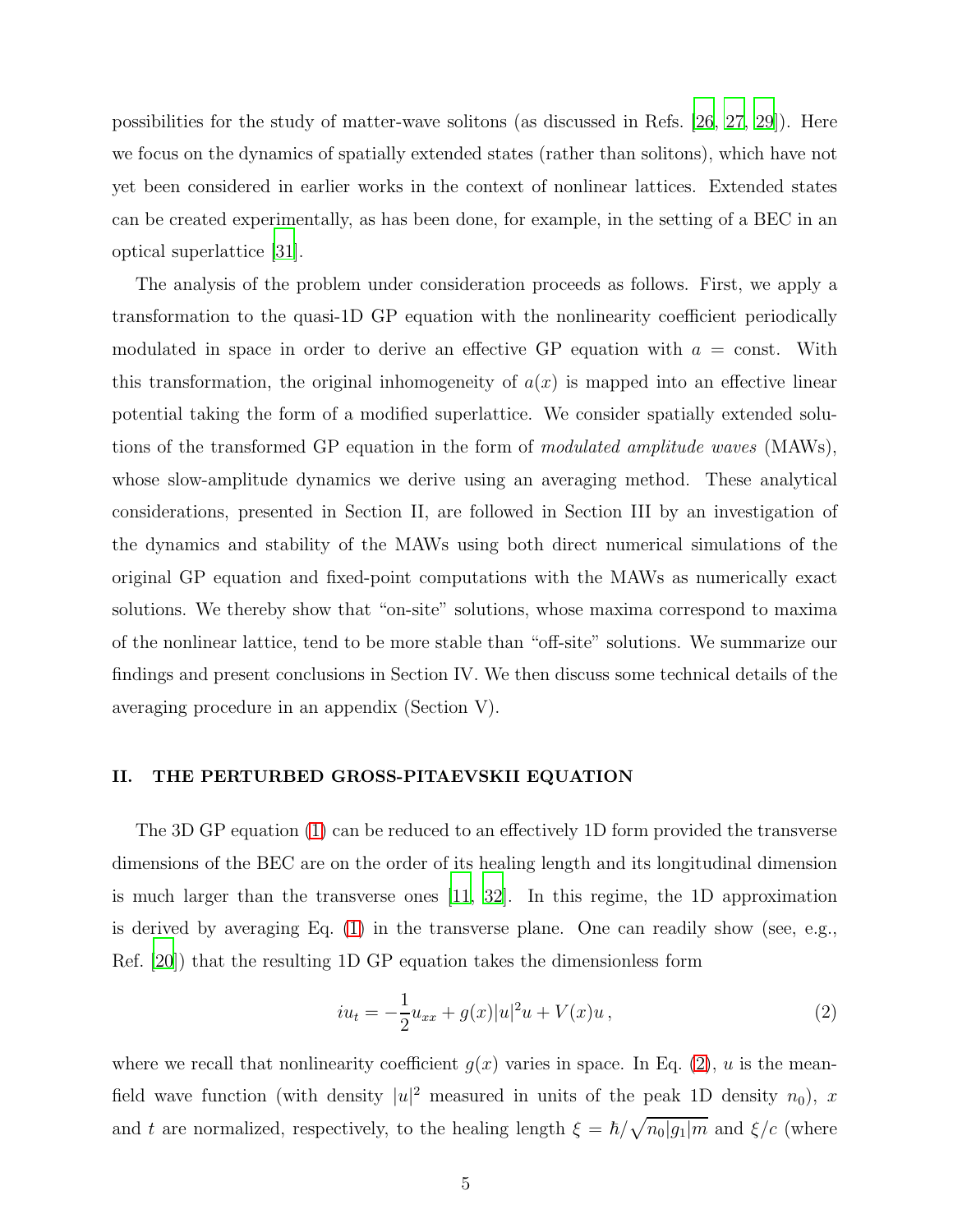$c = \sqrt{n_0|g_1|/m}$  is the Bogoliubov speed of sound), and energy is measured in units of the chemical potential  $\mu = g_1 n_0$ . In the above expressions,  $g_1 = 2\hbar\omega_\perp a_0$ , where  $\omega_\perp$  denotes the confining frequency in the transverse direction, and  $a_0$  is a characteristic (constant) value of the scattering length relatively close to the Feshbach resonance. Finally,  $V(x)$  is the rescaled external trapping potential, and the x-dependent nonlinearity is given by  $g(x) = a(x)/a_0$ , where  $a(x)$  is the spatially varying scattering length.

We will examine periodic modulations of the scattering length by assuming

<span id="page-5-0"></span>
$$
g(x) = g_0 + V_0 \sin^2(\kappa x), \qquad (3)
$$

where  $V_0$  and  $\kappa$  are, respectively, the amplitude and wavenumber of the modulation. In experiments, this modulation mode can be induced by a periodically patterned configuration of the external (magnetic, optical, or electric) field that controls the Feshbach resonance. We chiefly focus on the case of repulsive BECs, with  $g_0 > 0$  and  $V_0 > 0$ . For attractive BECs, for which  $g_0 < 0$ , one can also transform the nonlinear partial differential equation [\(2\)](#page-4-0) into an effective GP equation with a constant nonlinearity coefficient.

We now introduce the transformation,  $v \equiv \sqrt{g(x)}u$ , which casts Eq. [\(2\)](#page-4-0) in the form

<span id="page-5-2"></span>
$$
iv_{t} = -\frac{1}{2}v_{xx} + |v|^{2}v + V(x)v + \hat{V}_{\text{eff}}(x)v,
$$
  

$$
\hat{V}_{\text{eff}}(x) = \frac{1}{2}\frac{f''}{f} - \frac{(f')^{2}}{f^{2}} + \frac{f'}{f}\frac{\partial}{\partial x},
$$
\n(4)

where  $f(x) \equiv \sqrt{g(x)}$ , and  $f' \equiv df/dx$ . Obviously, this transformation applies only in the case when  $g(x)$  does not cross zero.

If the scattering-length modulation is weak, i.e.,  $V_0 \ll g_0$  in Eq. [\(3\)](#page-5-0), then  $\hat{V}_{\text{eff}}$  can be approximated as a superlattice potential (because it contains a second harmonic in addition to the fundamental one) plus a first-derivative operator term:

<span id="page-5-1"></span>
$$
\hat{V}_{\text{eff}}(x) = -\frac{3\kappa^2 V_0^2}{16g_0^2} + \frac{\kappa^2 V_0}{2g_0} \cos(2\kappa x) + \frac{3\kappa^2 V_0^2}{16g_0^2} \cos(4\kappa x) + \left[\frac{V_0 \kappa}{2g_0} \sin(2\kappa x)\right] \frac{\partial}{\partial x}.
$$
 (5)

In this case, we define a small parameter,  $\varepsilon \equiv \kappa V_0/g_0$ , evincing the fact that the  $\cos(4\kappa x)$ harmonic in Eq. [\(5\)](#page-5-1) is a small correction to the fundamental one,  $cos(2kx)$ . Thus, to order  $O(\epsilon)$ , the effective potential [\(5\)](#page-5-1) is a modified lattice rather than a superlattice.

It is also worth mentionioning that in the case of a temporal modulation of the scattering length, i.e.,  $g = g(t)$  in Eq. [\(2\)](#page-4-0), the same transformation defined above can be used (i.e.,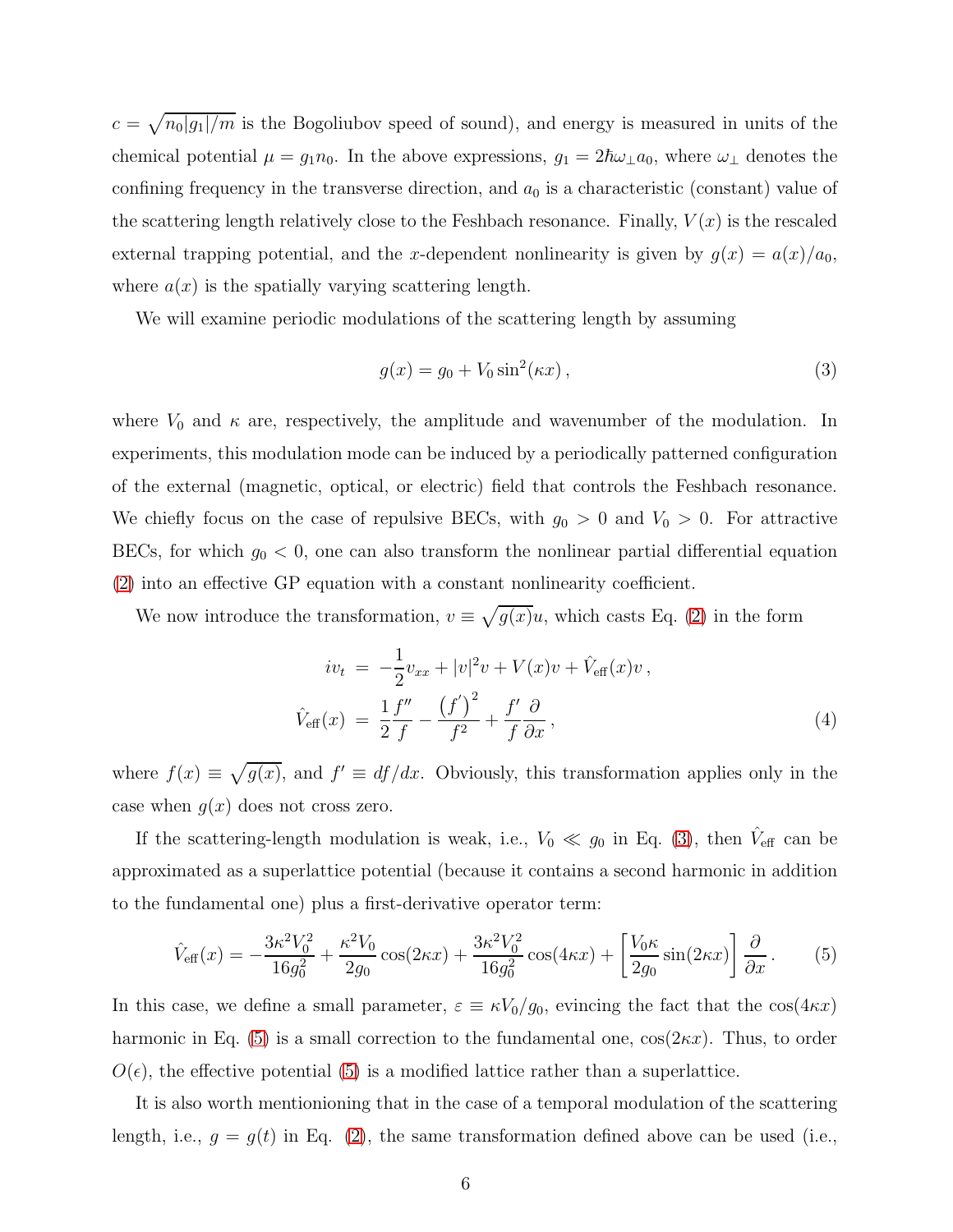$v \equiv \sqrt{g(t)}u$ ) provided  $g(t)$  never vanishes. As is well known, the time-dependent coefficient in front of the nonlinear term is then translated into a linear dissipative term on the righthand side of the equation for  $v(x, t)$  [\[30\]](#page-23-15). This term has the time-dependent coefficient  $-i(2g)^{-1}(dg/dt)v$ . While this latter setting may be of interest in its own right (perhaps especially when the dissipation coefficient is constant so that the time dependence can be completely factored out – i.e., for  $g(t)$  of an exponential form), we do not pursue it further here. We remark that if  $g(t)$  is a periodic function, the transformed equation will generate patterns with a periodically oscillating amplitude. Finally, one can complicate the situation still further by considering simultaneous spatial and temporal modulations [i.e.,  $g = g(x, t)$ ], though such a configuration would be very difficult to controllably implement in experiments.

#### III. MODULATED AMPLITUDE WAVES

We consider solutions to Eqs.  $(4,5)$  $(4,5)$  in the form of coherent structures given by the ansatz

<span id="page-6-0"></span>
$$
v(x,t) = R(x) \exp\left(i\left[\theta(x) - \mu t\right]\right). \tag{6}
$$

Such nonlinear waves, called *modulated amplitude waves* (MAWs), have been studied previously in BEC models with optical-lattice and superlattice potentials [\[33,](#page-24-2) [34,](#page-24-3) [35,](#page-24-4) [36\]](#page-24-5). Because of the spatial periodicity of the potential in Eq. [\(4\)](#page-5-2), MAWs in the linear limit yield the particular case of Bloch waves (of the transformed GP equation). Generic Bloch wave functions are quasiperiodic in x; periodic ones lie at edges of Bloch bands.

Inserting Eq. [\(6\)](#page-6-0) into Eq. [\(4\)](#page-5-2) and equating the real and imaginary components of the resulting equation yields an ordinary differential equation governing the spatial amplitude dynamics. For standing waves (for which  $\theta(x) = 0$ ), this equation is

<span id="page-6-1"></span>
$$
\frac{d^2R}{dx^2} - \varepsilon \frac{dR}{dx}\sin(2\kappa x) + \left[2\tilde{\mu} - \varepsilon \kappa \cos(2\kappa x) - \frac{3}{8}\varepsilon^2 \cos(4\kappa x) - 2V(x)\right]R - 2R^3 = 0\,,\tag{7}
$$

where  $2\tilde{\mu} = 2\mu + (3/8)\varepsilon^2$ . Equation [\(7\)](#page-6-1), known as a nonlinear generalized Ince equation [\[37\]](#page-24-6), is reminiscent of the nonlinear Mathieu equation, but with the parametric force acting on both  $R$  and  $R'$ . In the linear limit, one can study Bloch waves by applying Floquet theory to Eq. [\(7\)](#page-6-1). In particular, one can employ the method of harmonic balance [\[38](#page-24-7)], in which one inserts a Fourier series expansion into the (linear) generalized Ince equation and studies the resulting infinite set of coupled linear algebraic equations satisfied by the Fourier coefficients.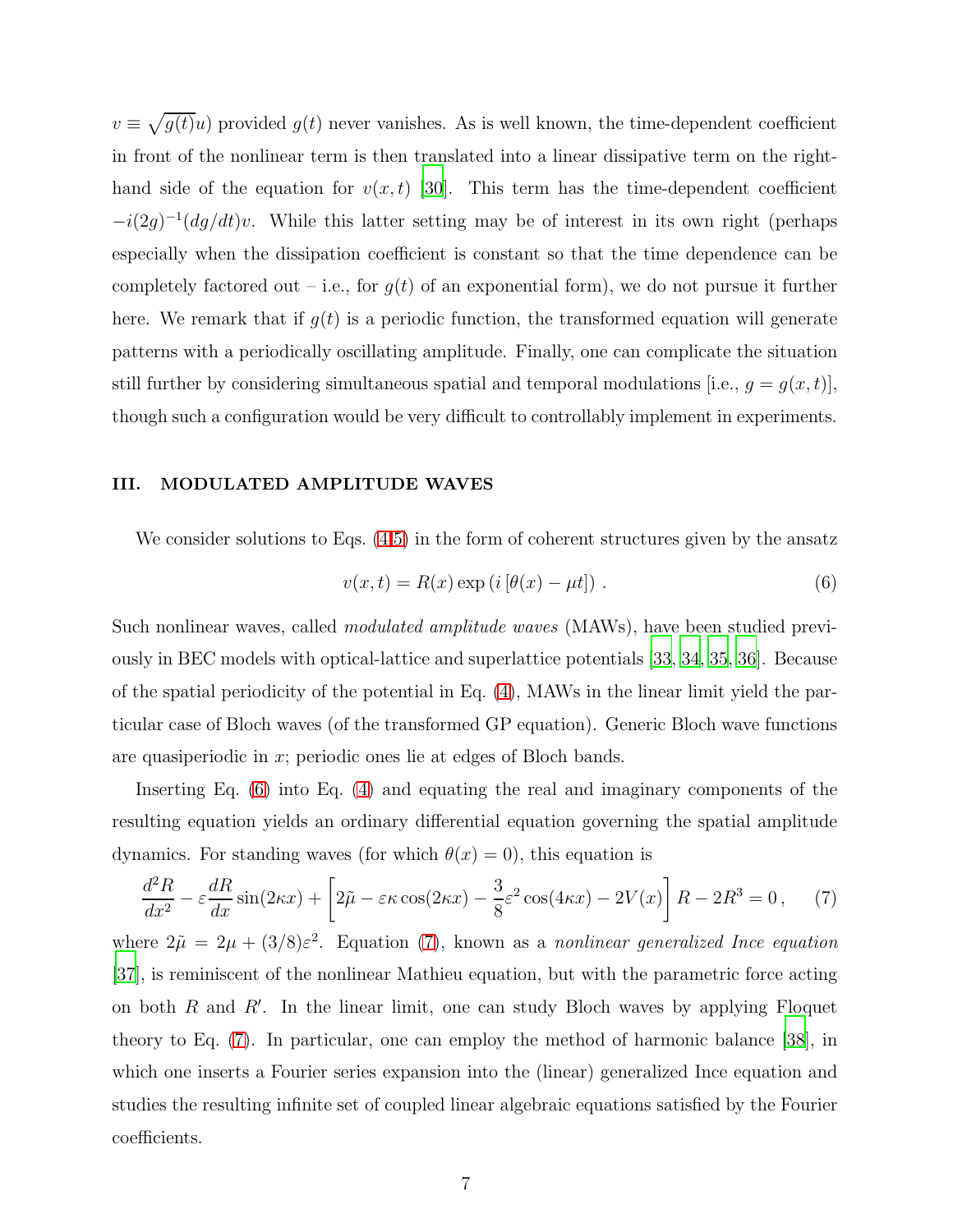#### A. Small-Amplitude Solutions

Let us now consider Eq. [\(7\)](#page-6-1) in the absence of the external trapping potential  $V(x)$ . As shown by Eqs. [\(4\)](#page-5-2) and [\(5\)](#page-5-1), the effective superlattice potential  $\hat{V}_{\text{eff}}(x)$  is already a confining potential for the condensate. Seeking small-amplitude solutions, we employ the scaling  $R \equiv \sqrt{\varepsilon/2}$ s, which transforms Eq. [\(7\)](#page-6-1) into

<span id="page-7-0"></span>
$$
\frac{d^2s}{dx^2} - \varepsilon \sin(2\kappa x) \frac{ds}{dx} + \left[ \delta^2 - \varepsilon \kappa \cos(2\kappa x) - \frac{3}{8} \varepsilon^2 \cos(4\kappa x) \right] s - \varepsilon s^3 = 0,
$$
 (8)

where  $\delta^2 \equiv 2\tilde{\mu}$  (implying that  $\tilde{\mu}$  is positive). The alternative scaling  $R \equiv \varepsilon w/\sqrt{2}$  would produce a nonlinearity of size  $O(\varepsilon^2)$  rather than  $O(\varepsilon)$  in Eq. [\(8\)](#page-7-0) and would lead one even deeper into the small-amplitude regime.

Equation [\(8\)](#page-7-0) is of the form

<span id="page-7-1"></span>
$$
s'' + \delta^2 s = \varepsilon F_1(s, s', x) + \varepsilon^2 F_2(s, s', x) , \qquad (9)
$$

where

$$
F_1(s, s', x) \equiv \kappa s \cos(2\kappa x) + s' \sin(2\kappa x) + s^3,
$$
  
\n
$$
F_2(s, s', x) \equiv \frac{3s}{8} \cos(4\kappa x).
$$
\n(10)

As in Ref. [\[36](#page-24-5)], we consider situations near the 2:1 subharmonic resonance, for which  $\delta =$  $\pm \kappa$  in Eq. [\(9\)](#page-7-1). Assuming a small "detuning" from the exact resonance, we introduce the expansion

<span id="page-7-4"></span>
$$
\delta = \kappa + \varepsilon \delta_1 + \varepsilon^2 \delta_2 + O(\varepsilon^3),\tag{11}
$$

which we insert in Eq. [\(9\)](#page-7-1) to obtain

<span id="page-7-2"></span>
$$
s'' + \kappa^2 s = \varepsilon G_1(s, s', x) + \varepsilon^2 G_2(s, s', x) + O\left(\varepsilon^3\right) ,\tag{12}
$$

where

$$
G_1(s, s', x) \equiv -2\delta_1 \kappa s + F_1(s, s', x),
$$
  
\n
$$
G_2(s, s', x) \equiv (-\delta_1^2 - 2\delta_2 \kappa)s + F_2(s, s', x).
$$
\n(13)

When  $\varepsilon = 0$ , Eq. [\(12\)](#page-7-2) has the solution

<span id="page-7-3"></span>
$$
s = \rho \cos(\kappa x + \phi), \tag{14}
$$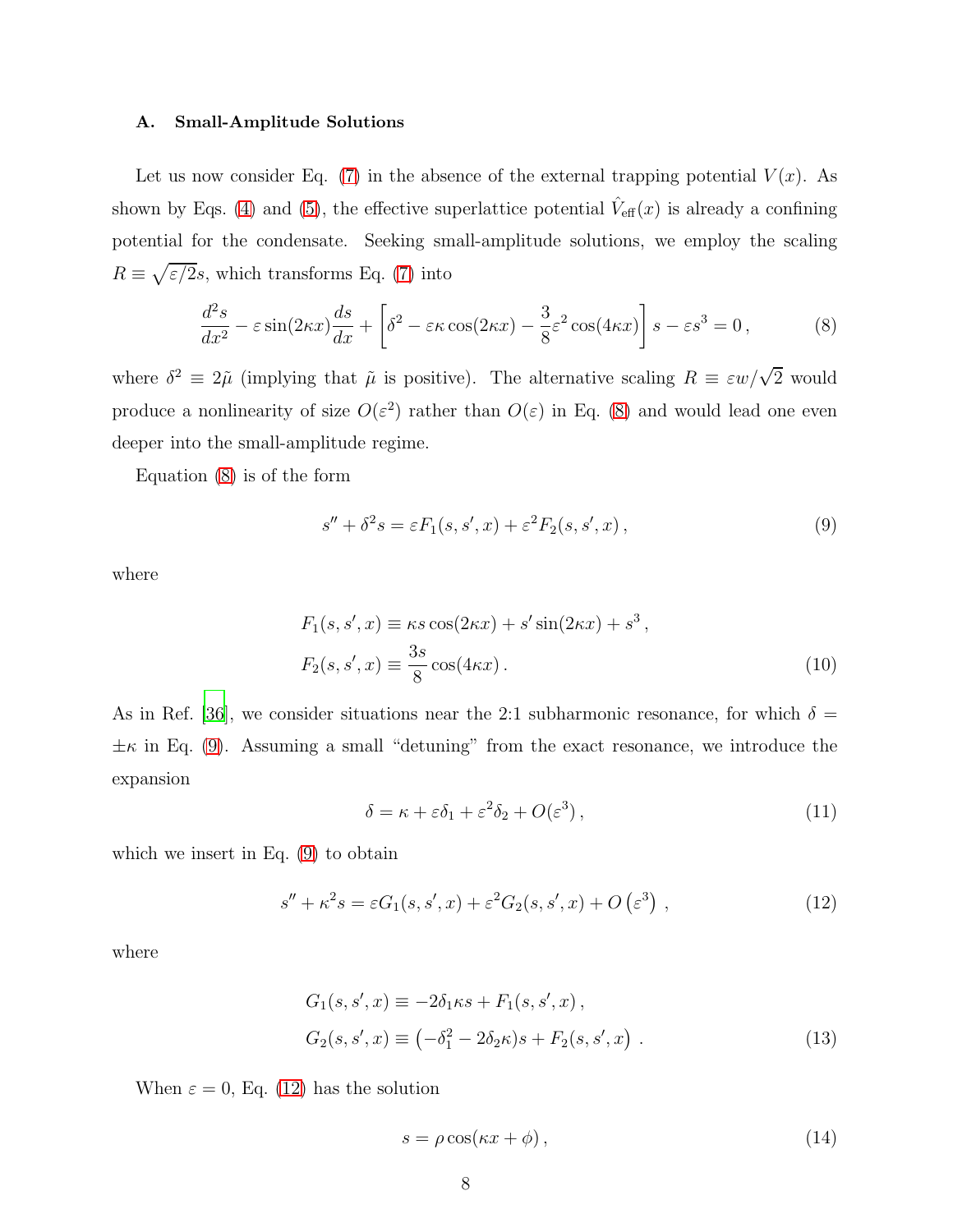with first derivative  $s' = -\kappa \rho \sin(\kappa x + \phi)$ . We now use the solution [\(14\)](#page-7-3) and its derivative as a starting point to apply the method of variation of parameters to equation [\(12\)](#page-7-2). We therefore seek a solution to Eq. [\(12\)](#page-7-2) of the form

<span id="page-8-0"></span>
$$
s(x) = \rho(x)\cos(\kappa x + \phi(x)), \quad s'(x) = -\kappa\rho(x)\sin(\kappa x + \phi(x)), \tag{15}
$$

where  $\rho(x)$  and  $\phi(x)$  are slowly varying functions. Differentiating the expression for  $s(x)$ in Eq. [\(15\)](#page-8-0), we enforce the following consistency condition with the expression for  $s'(x)$  in  $(15):$  $(15):$ 

$$
\rho' \cos(\kappa x + \phi) = \rho \phi' \sin(\kappa x + \phi). \tag{16}
$$

Subsequently inserting the result in Eq. [\(12\)](#page-7-2) yields

<span id="page-8-2"></span>
$$
\rho' = -\frac{\varepsilon}{\kappa} \sin(\kappa x + \phi) G_1 \left( \rho \cos(\kappa x + \phi), -\kappa \rho \sin(\kappa x + \phi), x \right) \n- \frac{\varepsilon^2}{\kappa} \sin(\kappa x + \phi) G_2 \left( \rho \cos(\kappa x + \phi), -\kappa \rho \sin(\kappa x + \phi), x \right),
$$
\n(17)

<span id="page-8-3"></span>
$$
\phi' = -\frac{\varepsilon}{\kappa \rho} \cos(\kappa x + \phi) G_1 \left( \rho \cos(\kappa x + \phi), -\kappa \rho \sin(\kappa x + \phi), x \right)
$$

$$
-\frac{\varepsilon^2}{\kappa \rho} \cos(\kappa x + \phi) G_2 \left( \rho \cos(\kappa x + \phi), -\kappa \rho \sin(\kappa x + \phi), x \right). \tag{18}
$$

Our objective is to isolate the components of  $\rho(x)$  and  $\phi(x)$  that vary slowly as compared to the fast oscillations of  $cos(\kappa x)$  and  $sin(\kappa x)$  and to derive averaged equations governing the dynamics of these parts. To commence averaging, we decompose  $\rho$  and  $\phi$  into a sum of the slowly varying parts and small, rapidly oscillating corrections. That is,

<span id="page-8-1"></span>
$$
\rho = c + \varepsilon w_1(c, \varphi, x) + \varepsilon^2 v_1(c, \varphi, x) + O(\varepsilon^3),
$$
  

$$
\phi = \varphi + \varepsilon w_2(c, \varphi, x) + \varepsilon^2 v_2(c, \varphi, x) + O(\varepsilon^3).
$$
 (19)

We then substitute Eqs.  $(19)$  into Eqs.  $(17)-(18)$  $(17)-(18)$  and Taylor-expand to obtain

<span id="page-8-5"></span>
$$
c' = \varepsilon \left[ -\frac{\partial w_1}{\partial x} - \frac{1}{\kappa} \sin(\kappa x + \varphi) G_1(c \cos(\kappa x + \varphi), -\kappa c \sin(\kappa x + \varphi), x) \right] + \varepsilon^2 \left[ -\frac{\partial v_1}{\partial x} + L_1(c, \varphi, x) \right] + O(\varepsilon^3),
$$
(20)

<span id="page-8-4"></span>
$$
\varphi' = \varepsilon \left[ -\frac{\partial w_2}{\partial x} - \frac{1}{\kappa c} \cos(\kappa x + \varphi) G_1(c \cos(\kappa x + \varphi), -\kappa c \sin(\kappa x + \varphi), x) \right] + \varepsilon^2 \left[ -\frac{\partial v_2}{\partial x} + L_2(c, \varphi, x) \right] + O(\varepsilon^3).
$$
 (21)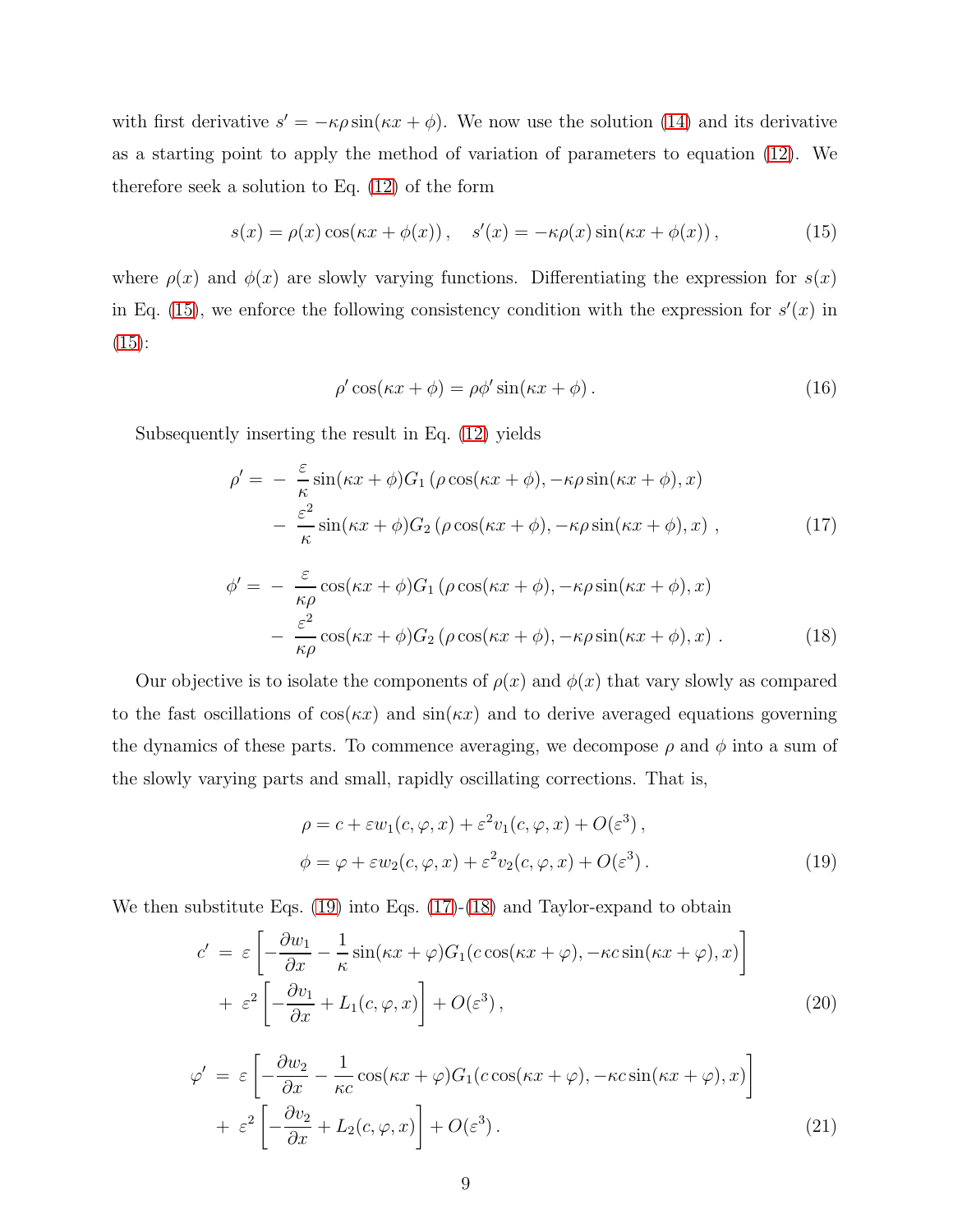The functions  $w_1$  and  $w_2$  in Eqs. [\(19\)](#page-8-1)-[\(21\)](#page-8-4) should be chosen so as to eliminate all the rapidly oscillating terms at order  $O(\varepsilon)$ . At  $O(\varepsilon^2)$ , the functions  $v_1$  and  $v_2$  are similarly chosen. The terms  $L_1(c, \varphi, x)$  and  $L_2(c, \varphi, x)$  in Eqs. [\(20\)](#page-8-5)-[\(21\)](#page-8-4) depend on  $w_1, w_2, G_1$ , and  $G_2$ . We provide expressions for  $w_1$ ,  $w_2$  and  $L_1$ ,  $L_2$  in the Appendix. (Note that expressions for  $v_1(x)$ and  $v_2(x)$  are not needed until one tackles the third-order corrections, so we do not display them.) The functions  $G_1$  and  $G_2$  are expressed in terms of c and  $\varphi$  as follows:

$$
G_1(c, \varphi, x) = -2\delta_1 \kappa c \cos(\kappa x + \varphi) + \kappa c \cos(\kappa x + \varphi) \cos(2\kappa x)
$$

$$
-\kappa c \sin(\kappa x + \varphi) \sin(2\kappa x) + c^3 \cos^3(\kappa x + \varphi),
$$

$$
G_2(c, \varphi, x) = (-\delta_1^2 - 2\delta_2 \kappa) c \cos(\kappa x + \varphi) + \frac{3}{8} c \cos(\kappa x + \varphi) \cos(4\kappa x).
$$

To first order, the slow evolution equations are

<span id="page-9-1"></span>
$$
c' = O\left(\varepsilon^2\right) , \; \varphi' = \varepsilon \left(\delta_1 - \frac{3c^2}{8\kappa}\right) + O(\varepsilon^2) \,, \tag{22}
$$

generating a circle of nonzero equilibria with amplitude  $c_* = \sqrt{8\delta_1\kappa/3}$ . The generating functions  $w_1(x)$  and  $w_2(x)$  that yield these equations are shown in the Appendix. This process results in the amplitude function

<span id="page-9-0"></span>
$$
R(x) = \sqrt{\frac{\varepsilon}{2}} c_* \cos(\kappa x + \varphi_*) \equiv v(x, t = 0), \qquad (23)
$$

where the phase shift  $\varphi_*$  is arbitrary. The corresponding MAW is given by  $v(x,t)$  =  $R(x) \exp(-i\mu t)$ , as per Eq. [\(6\)](#page-6-0).

Returning to the original GP equation (in the absence of an external potential), we obtain the MAW  $u(x,t) = v(x,t)/\sqrt{g(x,t)}$ . We examine its dynamics and stability with direct simulations of Eq. [\(2\)](#page-4-0) with  $V(x) = 0$ . Results of the simulations for  $g_0 = 2$ ,  $V_0 = 0.15$ ,  $\kappa = \pi/8$  (so that  $\varepsilon \approx 0.0295$ ),  $\delta_1 = 3$ ,  $\delta_2 = 1$ , and  $\varphi_* = 0$  are shown in Fig. [1.](#page-10-0) These parameter values correspond to a  ${}^{87}$ Rb (or a  ${}^{23}$ Na) condensate in a trap with transverse confining frequency  $\omega_{\perp} = 2\pi \times 1000$ Hz that contains  $N \approx 10^3$  atoms with a peak 1D density  $n_0 = 10^8$  m<sup>-1</sup>. Here, the spatial unit (i.e., the healing length) is  $\xi = 0.3 \,\mu\text{m}$  ( $\xi = 0.9 \,\mu\text{m}$ ), and the temporal unit is  $\xi/c = 0.14$  ms ( $\xi/c = 0.3$  ms). Figure [1](#page-10-0) shows that the MAW appears to be stable for long times as a solution of the original GP equation. For larger  $\varepsilon$ , however, the wave breaks up into solitary filaments (that appear to be localized around the maxima of the nonlinear optical lattice; see the discussion below), as indicated in Fig. [2](#page-10-1) (for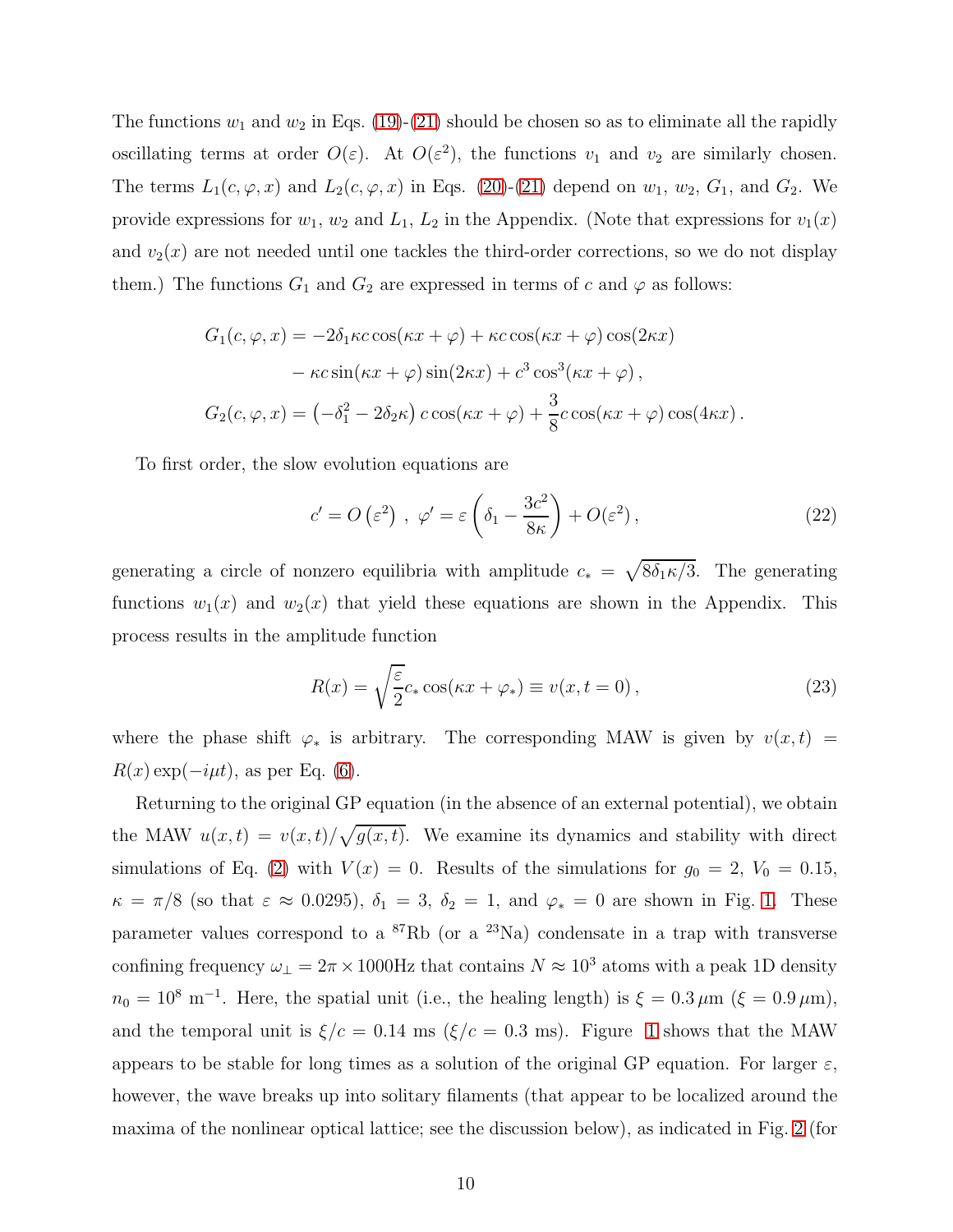

<span id="page-10-0"></span>FIG. 1: (Color online) Dynamical evolution of the sinusoidal MAW of Eq. [\(23\)](#page-9-0) with parameter values  $\phi_{\star} = 0$  for  $g_0 = 2$ ,  $\kappa = \pi/8$ ,  $V_0 = 0.15$ ,  $\delta_1 = 3$ , and  $\delta_2 = 1$ . The left panel shows the space-time contour plot of the square modulus (density)  $|u|^2$  of the solution, and the right panels show four snapshots (spatial profiles) of the spatio-temporal evolution. The dynamics illustrate an apparent stability of the solution up through at least  $t = 2000$ .



<span id="page-10-1"></span>FIG. 2: (Color online) Same as Fig. [1,](#page-10-0) but for  $V_0 = 1.5$ . As early as  $t = 200$ , the MAW solution starts breaking up into solitary filaments that appear to be localized around the maxima of the nonlinear optical lattice (see the discussion in the text).

 $V_0 = 1.5$ ). In fact, as we will discuss below, the apparently stable MAWs obtained for small  $V_0$  are actually weakly unstable, although their lifetimes are very long. The normalized time  $t = 2000$  amounts to 280 ms for a Rubidium (and 600 ms for a Sodium) BEC in real time, suggesting that these MAWs can nevertheless be observed in experiments.

One can also incorporate the generating functions into the MAWs and examine the stability properties of the resulting refined MAWs using direct numerical simulations. These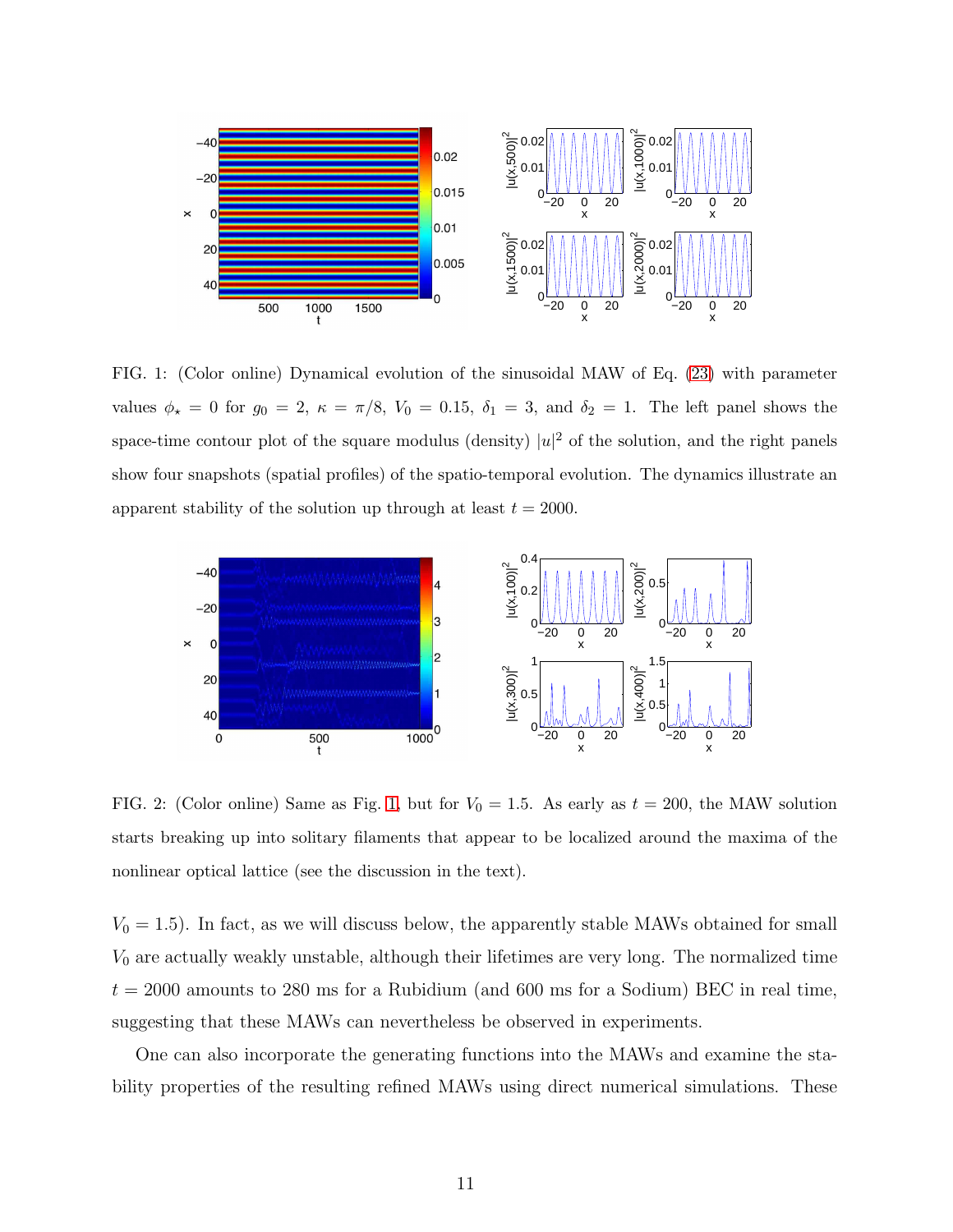

FIG. 3: (Color online) Same as Fig. [1](#page-10-0) (and also with  $V_0 = 0.15$ ), but for the refined prediction of the initial MAW solution based on Eq. [\(24\)](#page-11-0). The solution also appears to be dynamically stable.

<span id="page-11-1"></span>

<span id="page-11-2"></span>FIG. 4: (Color online) Same as Fig. [2,](#page-10-1) but with the MAW of Eq. [\(24\)](#page-11-0) used as the initial condition for the time-evolution of the GP equation. Observe that the refined initial condition leads to a delayed initiation of the instability (which now begins at about  $t \approx 300$ ).

MAWs are given by

<span id="page-11-0"></span>
$$
R(x) = \sqrt{\frac{\varepsilon}{2}} (c_* + \varepsilon w_1) \cos(\kappa x + \varphi_* + \varepsilon w_2) \equiv v(x, t = 0)
$$
 (24)

instead of Eq. [\(23\)](#page-9-0). We plot the corresponding space-time plots and spatial profiles at various time instants for  $V_0 = 0.15$  in Fig. [3](#page-11-1) and for  $V_0 = 1.5$  in Fig. [4.](#page-11-2) All other parameters are the same as before. It is readily observed that the instability in Fig. [4](#page-11-2) sets in later (at  $t \approx 300$ ) than that in Fig. [2](#page-10-1) (at  $t \approx 200$ ), which was obtained with the same parameter values using the sinusoidal MAW of Eq. [\(23\)](#page-9-0).

The MAWs in Eqs. [\(23\)](#page-9-0) and [\(24\)](#page-11-0) were determined to order  $O(\varepsilon)$ , so they ignore the effects of the second-harmonic component of the lattice, which arise at  $O(\varepsilon^2)$ . To estimate the influence of this component, we used the same MAWs as initial conditions in direct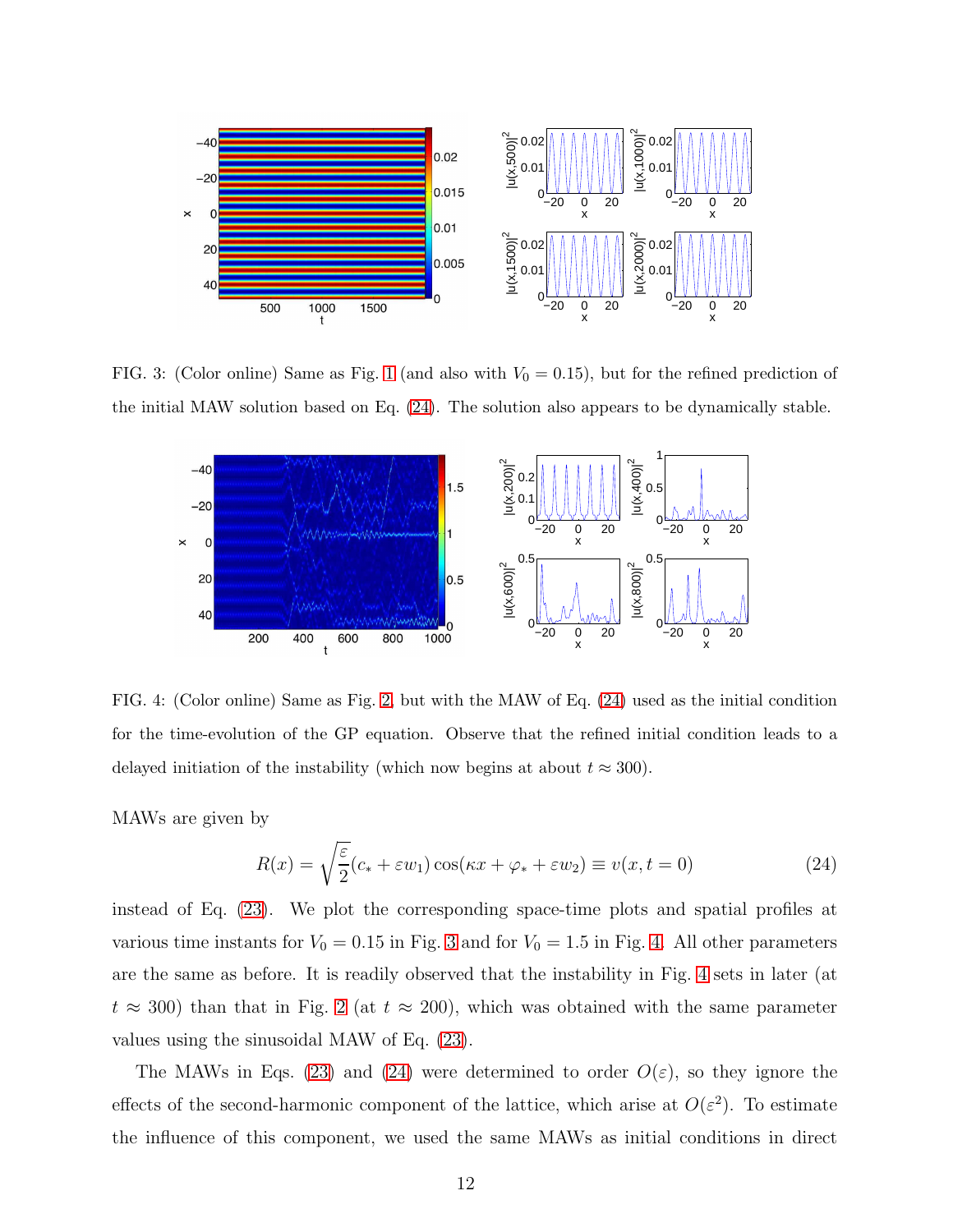simulations of the original GP equations in the presence of an additional external optical lattice (OL) potential,  $V(x) = -(3/16)\varepsilon^2 \cos(4\kappa x)$  that exactly cancels out the secondharmonic component of the lattice. While differences between the results of the simulations with and without the compensating OL are not apparent in comparing space-time plots side-by-side, one can observe the slow development of small discrepancies by examining the time-evolution of the absolute value of their difference.

To second order, the equations of slow evolution are

<span id="page-12-0"></span>
$$
c' = \varepsilon^2 \left[ \frac{c}{4\kappa} \left( \delta_1 - \frac{c^2}{8\kappa} \right) \sin(2\varphi) \right] + O(\varepsilon^3),
$$
  

$$
\varphi' = \varepsilon \left( \delta_1 - \frac{3c^2}{8\kappa} \right) + \varepsilon^2 \left[ \delta_2 - \frac{1}{16\kappa} + \frac{3c^2 \delta_1}{4\kappa^2} - \frac{51c^4}{256\kappa^3} + \frac{1}{4\kappa} \left( \delta_1 - \frac{c^2}{4\kappa} \right) \cos(2\varphi) \right] + O(\varepsilon^3).
$$
\n(25)

In contrast to the first-order equations [\(22\)](#page-9-1), the equilibrium points of Eqs. [\(25\)](#page-12-0) depend on  $\varepsilon$ , which is typical in second-order averaging. In studying the dynamics of slow-flow equations produced by such a procedure, one obtains, in general, a complicated bifurcation problem, which can be investigated by taking  $\varepsilon$  small but fixed (see, e.g., Ref. [\[39\]](#page-24-8)). For our purposes, we simply note that the only difference between Eqs. [\(25\)](#page-12-0) and the slow equations one would obtain at second order without the  $O(\varepsilon^2)$  lattice term in Eq. [\(7\)](#page-6-1) amounts to constant terms at the same order [they result directly from the detuning of  $\delta$ ; see Eq. [\(11\)](#page-7-4)]. Without the second-order lattice term,  $\delta_2$  would not be present, and there would be an additional constant term,  $-\delta_1^2/(2\kappa)$ , that is cancelled out here because of the extra harmonic. To study the effects of the second-order lattice systematically, one can examine the dynamics starting with the alternative scaling  $R \equiv \varepsilon w/\sqrt{2}$  (rather than  $R \equiv \sqrt{\varepsilon/2} s$ , as adopted above), in which case the effect of the nonlinearity also emerges at second order.

In the absence of resonances, second-order averaging yields slow dynamical equations for  $(c, \varphi)$  with  $c' = O(\varepsilon^3)$  and  $\varphi' < 0$ , so that a fixed-radius circle is traversed in the clockwise direction. From here, one can also consider resonances whose effects appear at  $O(\varepsilon^2)$ .

#### B. Stability

In Figs. [2](#page-10-1) and [4,](#page-11-2) we observe that the MAW initial conditions, derived for small  $V_0$ , break down rather quickly for larger  $V_0$ . In fact, there is a weak instability even for small  $V_0$ , although the time it takes for the instability to set in is rather long (beyond  $t = 2000$ ).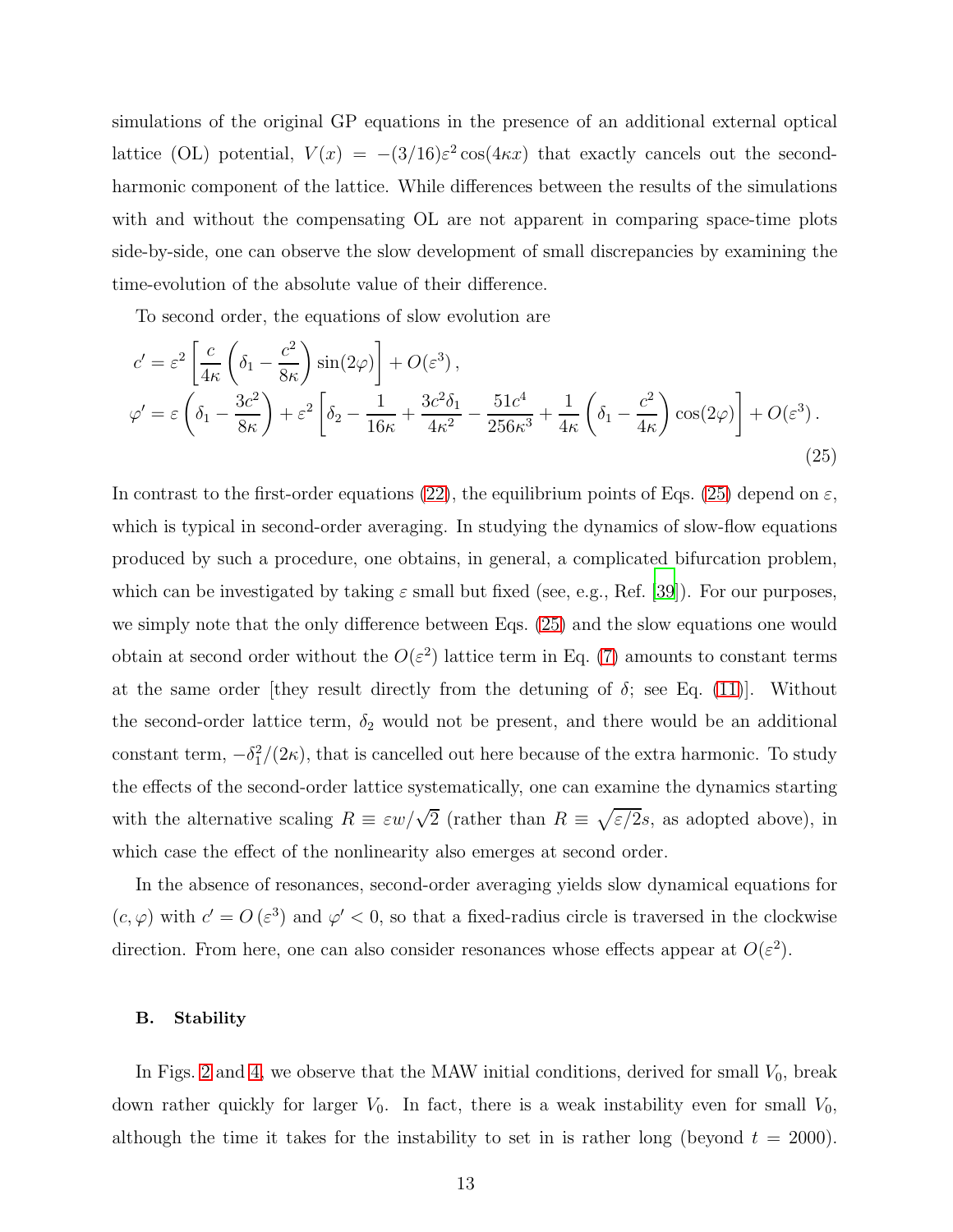Thus, the MAW solutions have a good chance to be observed experimentally for sufficiently small scattering-length modulations  $V_0$ . (Recall that  $t = 2000$  corresponds to 280 ms for a  ${}^{87}$ Rb BEC and 600 ms for a  ${}^{23}$ Na one.)

To investigate this point further, we performed fixed-point computations using Eqs. [\(23\)](#page-9-0) and [\(24\)](#page-11-0) as starting guesses in order to obtain numerically exact stationary states. We show the results for Eq. [\(23\)](#page-9-0) in Fig. [5](#page-14-0) using a computational domain containing one period of the solution. In this context, we have implemented a variant of our finite-difference method (for the spatial discretization) that incorporates Floquet theory, as is described in, e.g., [\[40\]](#page-24-9). Adding an  $\exp(i\theta)$  term and its complex conjugate at the appropriate locations of our stability matrix, we fill in the bands of continuous spectrum by varying  $\theta$  within the interval  $(0, 2\pi)$ . We used a partition of 200 equidistant points in  $\theta$  for the results shown here. We find that the configuration is *always* unstable, even for the small  $V_0$  that appeared to be stable based on direct numerical simulations. Hence, the apparent stability of Figs. [1](#page-10-0) and [3](#page-11-1) arises only because of the fact that the simulation was performed for a finite time (up to  $t = 2000$ . As indicated in Fig. [5](#page-14-0) (where the spectral planes are plotted in the bottom panels), the instability is weak for small  $V_0$  but becomes strong for large  $V_0$ .

To find more stable solutions, we note that the transformation  $v \equiv \sqrt{g(x)}u$  suggests that for the nonlinear OL, solutions prefer to be centered on-site (in contrast to what occurs for linear OLs), so that their maxima coincide with maxima of the lattice rather than minima. This is not surprising, as the multiplicative terms (i.e., the ones without the  $d/dx$ ) of  $V_{\text{eff}}(x)$ act as a regular (super)lattice after the transformation and the minima of  $g(x)$  coincide with the maxima of these terms in  $V_{\text{eff}}(x)$ . (We note in passing that this difference between linear and nonlinear OLs has also recently been highlighted in [\[41\]](#page-24-10) from a spectral theory perspective for bright soliton solutions of the NLS equation.) We observe additionally in Figs. [2](#page-10-1) and [4](#page-11-2) that when the MAWs break up, one obtains solutions that are localized on maxima of the nonlinear OL. We can take advantage of this observation by using MAWs with different phases  $\varphi_*$  as initial wave functions in simulations of the GP equation [\(2\)](#page-4-0).

We show the dynamical evolution of on-site MAWs (for which  $\varphi_* = \pi/2$ ) in Figs. [6](#page-15-0) and [7](#page-16-0) for  $V_0 = 0.15$  and  $V_0 = 1.5$ , respectively. As observed in Fig. [7,](#page-16-0) the solution remains stable past  $t = 1000$  instead of breaking up far earlier, as was the case for off-site solutions. We confirm these observations on stability using fixed-point computations of the same type as above (but now for solutions with  $\varphi_* = \pi/2$ ), the results of which are shown in Fig. [8.](#page-17-0) We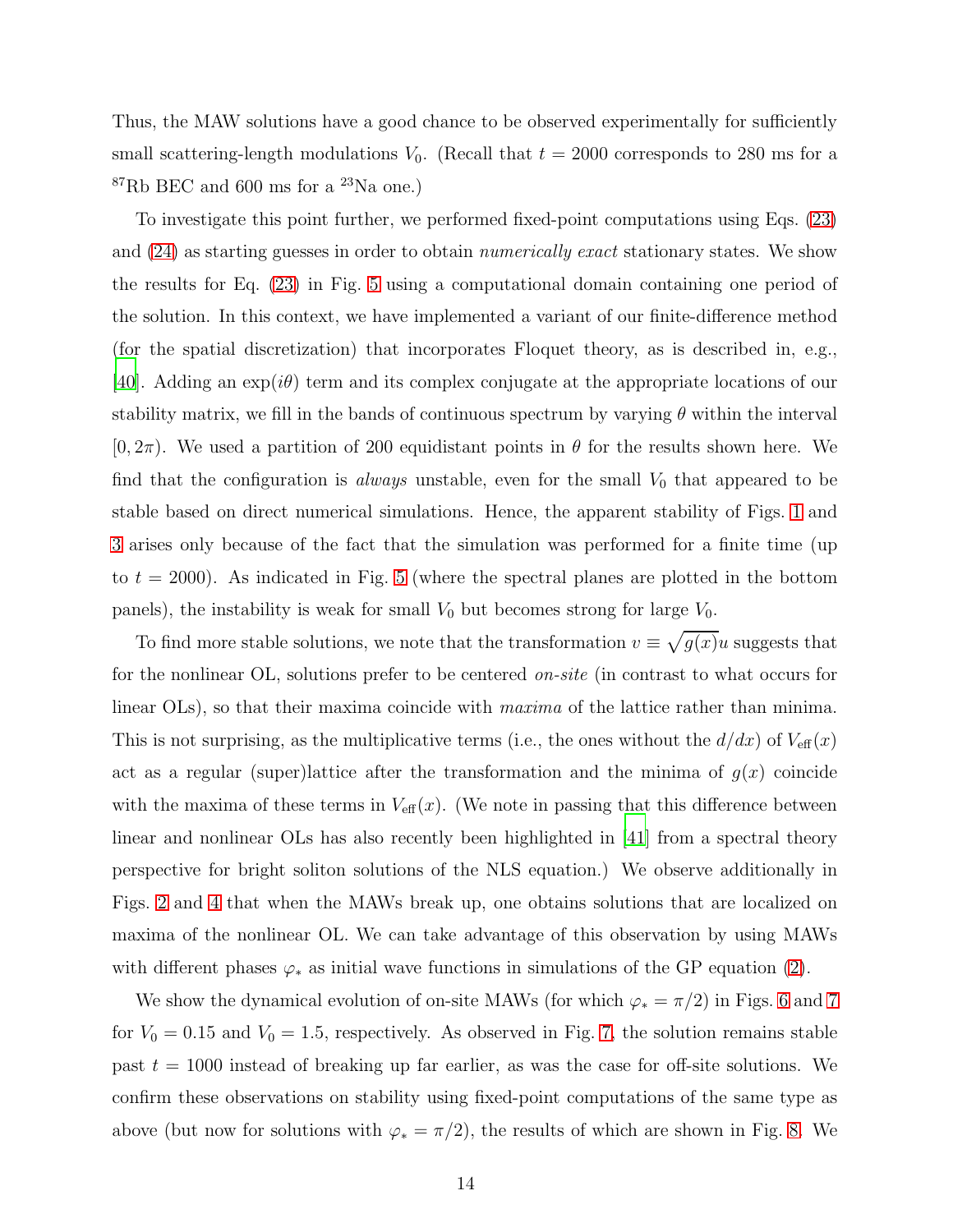

<span id="page-14-0"></span>FIG. 5: (Color online) Results of a fixed point iteration to identify the solution given by Eq. [\(23\)](#page-9-0) as a numerically exact stationary state. The top left panel shows the  $L^2$  norm (density) of this state in our computational domain (containing one period of the solution), and the top right panel shows the maximal real part of the most unstable eigenvalue of the configuration. Observe that the configuration is always unstable. Hence, the apparent stability of Figs. [1](#page-10-0) and [3](#page-11-1) arises only because of the finite time (up to  $t = 2000$ ) of the direct GP simulations. The middle left and right panels show the solution (solid curve) and nonlinear lattice  $g(x)$  (dashed curve) for  $V_0 = 0.15$  and  $V_0 = 1.5$ , respectively. The bottom left and right panels show the corresponding spectral planes of the solutions and indicate the weak instability of the former and the strong instability of the latter.

observe that the maximum eigenvalue now has a much smaller value and that the ensuing instabilities here are much weaker oscillatory ones. An interesting feature that we note in passing is the formation of "rings" of such oscillatory instabilities (see Fig. [8\)](#page-17-0).

The stability results discussed above can also be considered in light of the recent work [\[42\]](#page-24-11) on the development of instabilities for NLS equations with constant nonlinearity coefficients and periodic potentials. The authors of Ref. [\[42\]](#page-24-11) found (among other results) that small-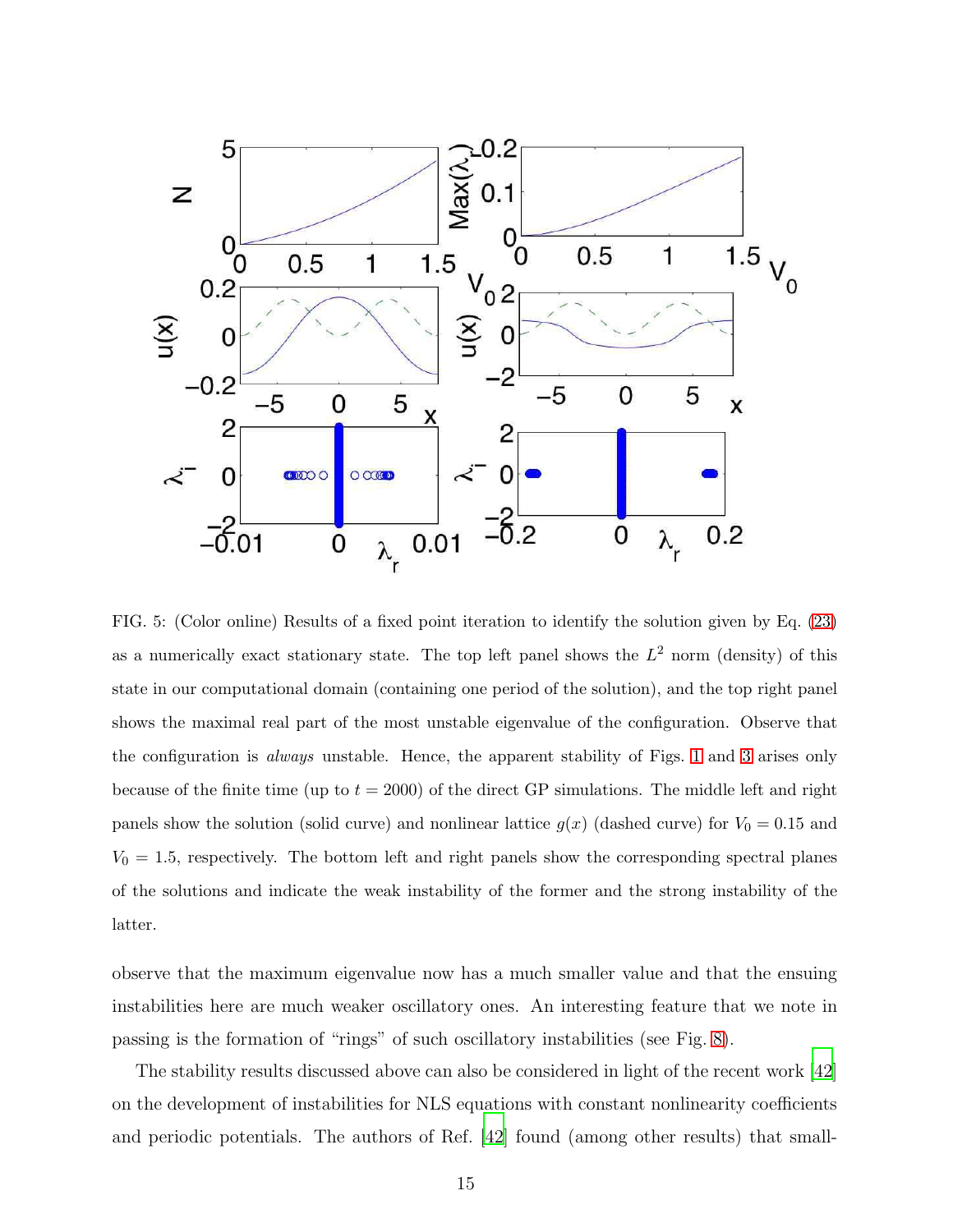

<span id="page-15-0"></span>FIG. 6: (Color online) Dynamical evolution of the *on-site* solutions with  $\phi_{\star} = \pi/2$  for the initial waves of Eq. [\(23\)](#page-9-0) [panels (a) and (b)] and Eq. [\(24\)](#page-11-0) [panels (c) and (d)]. In both cases,  $V_0 = 0.15$ .

amplitude, periodic, standing-wave solutions corresponding to band edges alternate in their stability, where upper band edges are modulationally unstable in the attractive case and lower band edges are modulationally unstable in the repulsive case. The theory in [\[42\]](#page-24-11) is also applicable to the MAW solutions constructed above, as the resonance relation they satisfy guarantees their spatial periodicity.

To examine the onset of modulational instabilities, we consider small perturbations to the MAWs of the form  $u_1 \exp(\lambda t - i\mu t)$ . [That is, one linearizes the GP equation [\(2\)](#page-4-0) around the MAW solutions.] Such perturbations satisfy the Bogoliubov equations,

<span id="page-15-1"></span>
$$
L_{+}p = \lambda q, \quad L_{-}q = \lambda p, \tag{26}
$$

where the amplitude  $u_1 = p + iq$  and

$$
L_{-} = -\frac{1}{2}\frac{d^{2}}{dx^{2}} + V(x) + g(x)|u_{MAW}|^{2} - \mu,
$$
  
\n
$$
L_{+} = -\frac{1}{2}\frac{d^{2}}{dx^{2}} + V(x) + 3g(x)|u_{MAW}|^{2} - \mu.
$$
\n(27)

Recall that in the absence of a linear optical lattice,  $V(x) \equiv 0$ .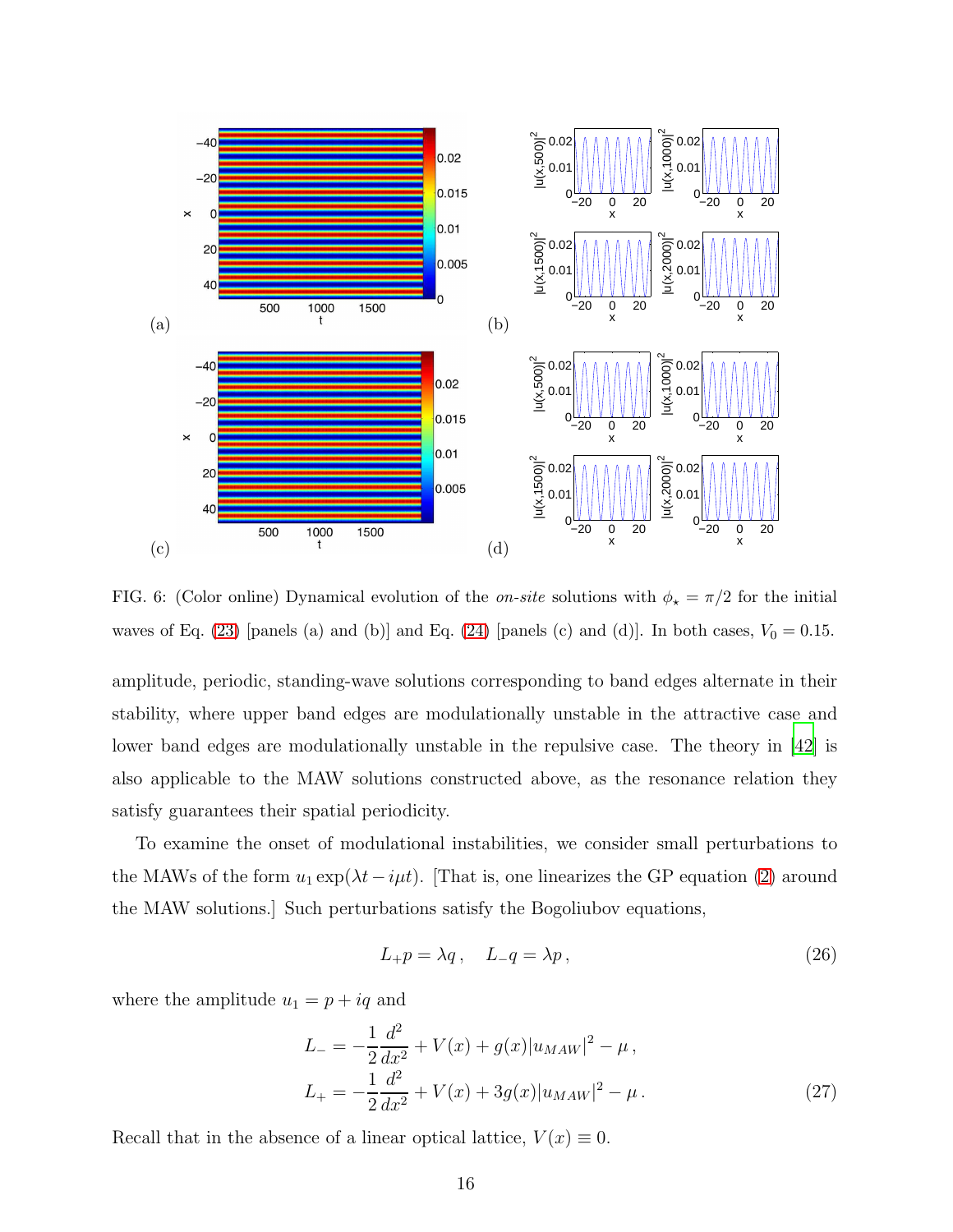

<span id="page-16-0"></span>FIG. 7: (Color online) Same as Fig. [6,](#page-15-0) except for  $V_0 = 1.5$ . Observe that the solutions now become unstable for times longer than  $t = 1000$ , highlighting the much weaker nature of the corresponding instability in comparison to its off-site counterpart. The fact that the refined ansatz [\(24\)](#page-11-0) now seems to become unstable at an earlier time is probably due to the significant change in the profile of the (exact) solution for large  $V_0$  (see Fig. [8\)](#page-17-0).

In Ref. [\[42\]](#page-24-11), it is shown that a sufficient condition for the onset of the modulational instability is for  $\lambda = 0$  to be in the interior of a band of the  $L_+$  operator. When  $\lambda = 0$ , Eqs. [\(27\)](#page-15-1) decouple, so that  $L_{+}p = L_{-}q = 0$ . With the sinusoidal solution [\(23\)](#page-9-0), we obtain the following Mathieu equations for  $V(x) = 0$ :

<span id="page-16-1"></span>
$$
-\frac{1}{2}\frac{d^2q}{dx^2} + \left[\left(\frac{\varepsilon c_*^2}{4} - \mu\right) + \frac{\varepsilon c_*^2}{4}\cos(2\kappa x + 2\varphi_*)\right]q = 0,
$$
  

$$
-\frac{1}{2}\frac{d^2p}{dx^2} + \left[\left(\frac{3\varepsilon c_*^2}{4} - \mu\right) + \frac{3\varepsilon c_*^2}{4}\cos(2\kappa x + 2\varphi_*)\right]p = 0,
$$
 (28)

where we recall that  $2\tilde{\mu} = 2\mu + (3/8)\varepsilon^2 = \kappa^2$ ,  $c_* = \sqrt{8\delta_1\kappa/3}$ , and  $\delta_1$  and  $\varphi_*$  are free parameters. (Note that the factors of  $g(x)$  in [\(27\)](#page-15-1) cancel out with  $g(x)$  factors in  $|u_{MAW}|^2$ because of the transformation used to construct the MAW solutions.) In the Mathieu equation  $L_{+}p = 0$ , the parameter combinations are  $3\varepsilon c_*^2/4 = 2\varepsilon \delta_1 \kappa$  and  $\mu = \kappa^2/2 - 3\varepsilon^2/16$ . In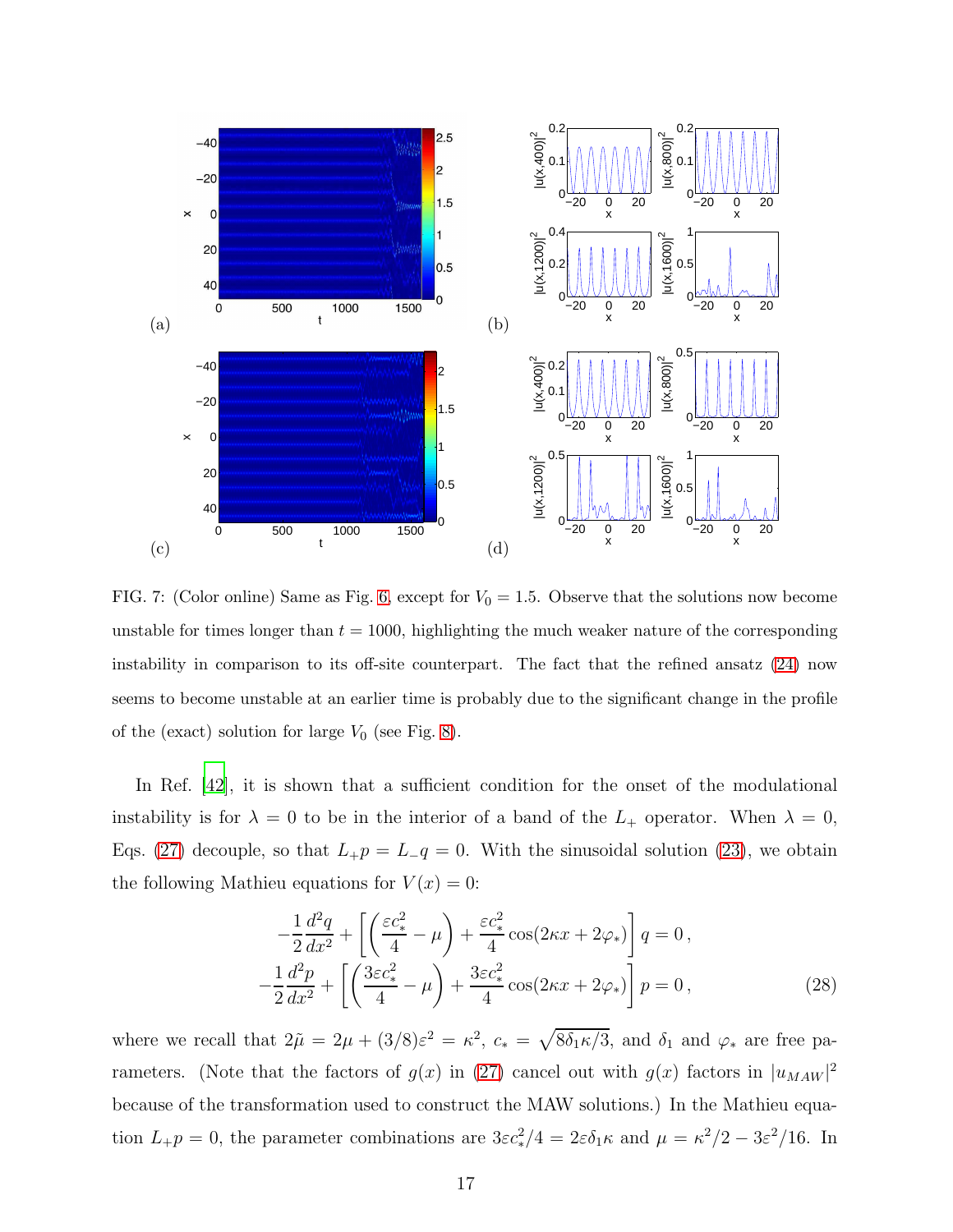

<span id="page-17-0"></span>FIG. 8: (Color online) Same as Fig. [5,](#page-14-0) except for on-site MAWs. In this case, the instability of the solutions is much weaker and is oscillatory in nature.

the limit  $\varepsilon \longrightarrow 0$  (i.e.,  $V_0 \longrightarrow 0$ ), equations [\(28\)](#page-16-1) become linear harmonic oscillators.

To examine the applicability of the aforementioned theorem of [\[42](#page-24-11)] in the present setting, we have computed the eigenvalues of  $L_{+}$ . In particular, as a systematic measure for the inclusion of the zero eigenvalue in a band of eigenvalues of  $L_{+}$ , we consider min  $\{|\lambda_{L_{+}}|\},\$ where  $\lambda_{L_+}$  denotes the eigenvalues of the operator. We show this diagnostic in Fig. [9](#page-19-0) for solutions with  $\phi_{\star} = 0$ . One can see that for  $V_0 < 0.5$  (roughly), the 0 eigenvalue is, within the levels of our numerical accuracy, contained in a band of  $L_{+}$ . This, according to the results of [\[42](#page-24-11)], implies the existence of modulational instability in this case. On the other hand, for larger  $V_0$ , this no longer occurs. However, because the criterion only offers a sufficient condition, the results are inconclusive in this latter case. Nevertheless, the full numerical results of Fig. [5](#page-14-0) indicate the presence of instability here as well. For  $\phi_{\star} = \pi/2$ , we do not find the 0 eigenvalue remaining in a band of the  $L_{+}$  eigenvalues for increasing  $V_{0}$ . Hence, for that case as well, we need to revert to the full numerical results of Fig. [8.](#page-17-0)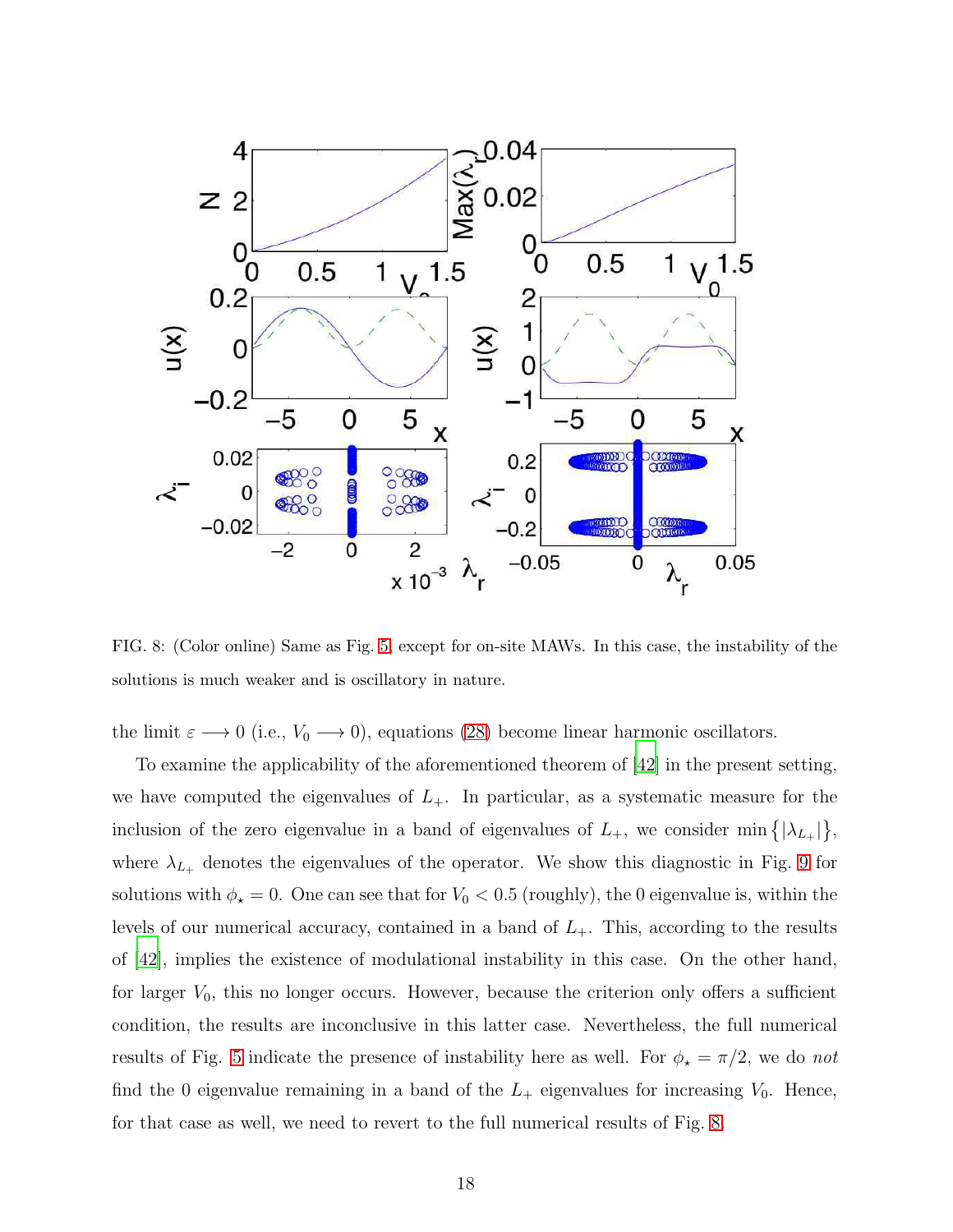One can also examine the sufficient condition of [\[42](#page-24-11)] from a theoretical perspective using properties of Hill's equations. The eigenvalue problem  $L_{+}p = \lambda_{L_{+}}p$  is described by the Mathieu equation

<span id="page-18-0"></span>
$$
\frac{d^2p}{d\chi^2} + \left[\alpha + 2\beta\cos(2\chi + 2\phi_*)\right]p = 0,\tag{29}
$$

where  $\chi = \kappa x$  and

$$
\alpha = 1 + \frac{2\lambda_{L_{+}}}{\kappa^{2}} - \frac{4\varepsilon\delta_{1}}{\kappa} - \frac{3\varepsilon^{2}}{8\kappa^{2}}, \quad \beta = -\frac{2\varepsilon\delta_{1}}{\kappa}.
$$
\n(30)

From Floquet theory, we construct solutions to [\(29\)](#page-18-0) of the form  $p(\chi) = \exp(\gamma(\lambda_{L_+})\chi)Z(\chi)$ , where  $Z(\chi)$  is a periodic function with period  $\pi$  and  $\gamma(\lambda_{L_+})$  is known as the characteristic (or Floquet) exponent [\[43](#page-24-12), [44](#page-24-13)].

Expanding  $Z(\chi)$  in a Fourier series and equating each of its coefficients to zero yields an infinite-dimensional matrix, whose determinant  $\Delta(\gamma)$  (the so-called "Hill determinant") is given by

$$
\Delta(\gamma) = \Delta(0) - \frac{\sin^2\left[\frac{1}{2}i\pi\gamma\right]}{\sin^2\left[\frac{1}{2}\pi\sqrt{\alpha}\right]}.
$$
\n(31)

The Floquet exponents satisfy  $\Delta(\gamma) = 0$ , so they are given by [\[43](#page-24-12), [44](#page-24-13)]

$$
\gamma = \pm \frac{2i}{\pi} \sin^{-1} \left\{ \left[ \Delta(0) \sin^2 \left( \frac{1}{2} \pi \sqrt{\alpha} \right) \right]^{1/2} \right\} . \tag{32}
$$

To determine the spectral bands, one then computes the trace of the fundamental matrix of [\(29\)](#page-18-0), which is given by [\[45\]](#page-24-14)

$$
\text{tr}_M(\lambda_{L_+}) = 2 \cos \left[ -i\pi \gamma(\lambda_{L_+}) \right] \,. \tag{33}
$$

The spectral bands of [\(29\)](#page-18-0) are defined by the condition  $|\text{tr}_M(\lambda_{L_+})| \leq 2$ .

Computing  $\Delta(0)$  is, in general, nontrivial, but it is permissible to consider a finitedimensional truncation of the (center of the) Hill matrix provided  $\beta$  is small. Using the example  $\varphi_* = 0$ , the five-dimensional truncation of the matrix is given by

$$
\begin{pmatrix}\n1 & \frac{\beta}{\alpha - 16} & 0 & 0 & 0 \\
\frac{\beta}{\alpha - 4} & 1 & \frac{\beta}{\alpha - 4} & 0 & 0 \\
0 & \frac{\beta}{\alpha} & 1 & \frac{\beta}{\alpha} & 0 \\
0 & 0 & \frac{\beta}{\alpha - 4} & 1 & \frac{\beta}{\alpha - 4} \\
0 & 0 & 0 & \frac{\beta}{\alpha - 16} & 1\n\end{pmatrix}.
$$

With the parameter values  $\kappa = \pi/8$ ,  $V_0 = 0.15$ ,  $g = 2$ , and  $\delta_1 = 1$  (for which  $\beta = 0.15$ ), we obtain the plot of  $tr_M(\lambda_{L_+})$  shown in Fig. [10.](#page-19-1) The eigenvalue  $\lambda_{L_+} = 0$  is part of the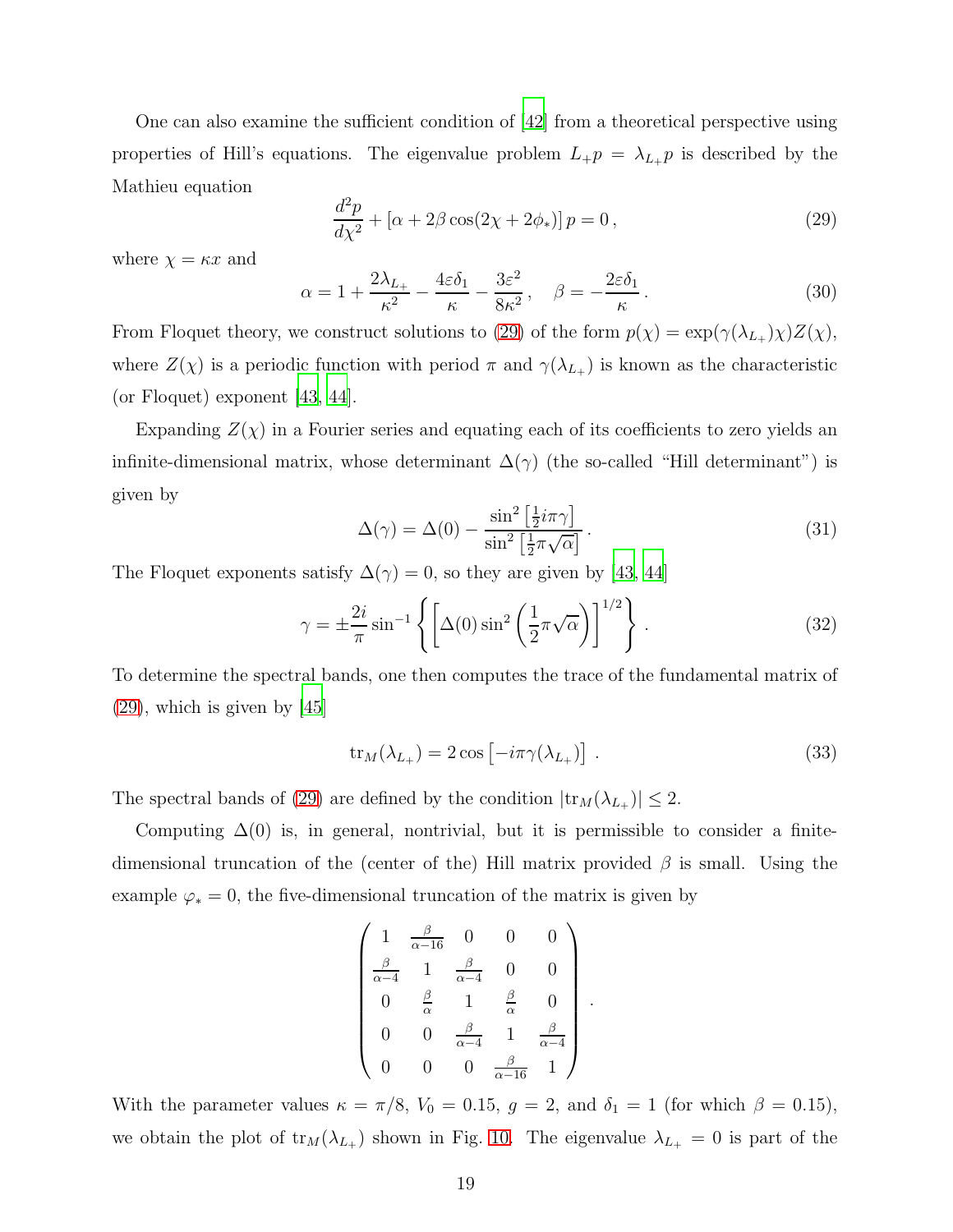

<span id="page-19-0"></span>FIG. 9: The minimal-magnitude eigenvalue of  $L_{+}$  as a function of  $V_{0}$  for  $\phi_{\star} = 0$  solutions. The 0 value of this diagnostic indicates the presence of modulational instability.



<span id="page-19-1"></span>FIG. 10: (Color online) Trace of the fundamental matrix (vertical axis) versus eigenvalue  $\lambda_{L_{+}}$  of the  $L_{+}$  operator. One obtains spectral bands when the magnitude of the trace is bounded by 2. The zero eigenvalue occurs within such a band, indicating that there is a modulational instability. The right panel shows a magnification of the left panel.

band, indicating that a modulational instability occurs. While this semi-analytical approach is presented for completeness and is of interest in its own right, its use of a truncated Hill matrix and of an approximate analytical solution seems to indicate that it is preferable to follow the diagnostic of Fig. [9](#page-19-0) presented above.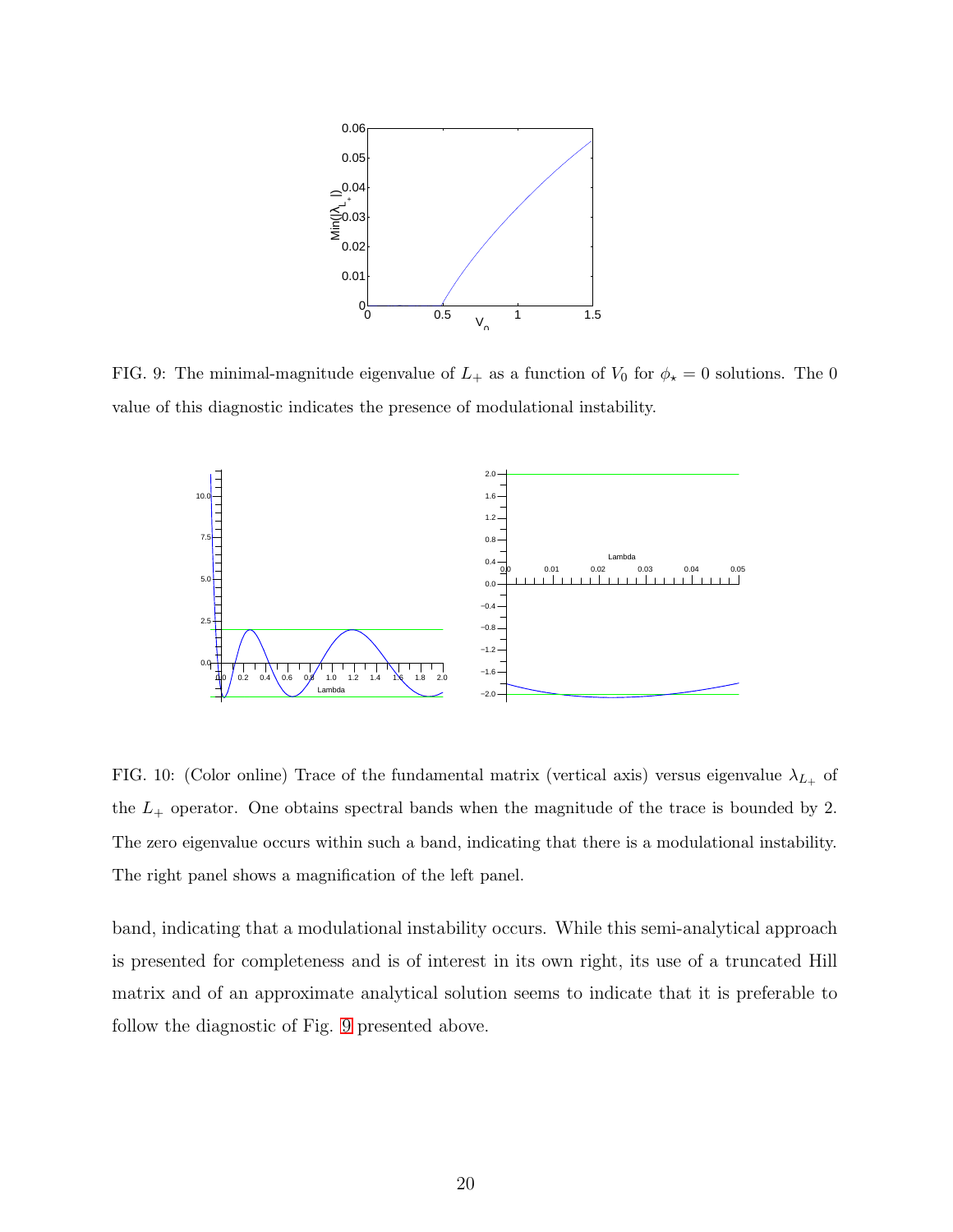## IV. CONCLUSIONS

In this paper, we have investigated the existence and stability of modulated amplitude waves (MAWs) in quasi-one-dimensional Bose-Einstein condensates (BECs) in "nonlinear lattices". In particular, we considered an experimentally feasible situation in which the condensate's s-wave scattering length is modulated periodically in space. Accordingly, we analyzed the Gross-Pitaevskii (GP) equation with a spatially periodic nonlinearity coefficient. We transformed this GP equation into a new GP equation with a constant nonlinearity coefficient and (for small modulations of the scattering length) an effective (quasi-)superlattice potential. We subsequently studied spatially extended solutions by applying a coherentstructure ansatz to the latter equation, which leads to a nonlinear generalized Ince equation governing the amplitude's spatial dynamics. In the small-amplitude limit, we used averaging to construct MAW solutions, whose stability we examined using both direct numerical simulations of the original GP equation and fixed-point computations with the MAWs as numerically exact solutions.

While direct simulations suggest stability of the constructed MAW solutions for sufficiently weak periodic modulations, the fixed-point computations indicate that even those are weakly unstable (though they can persist long enough to permit experimental observations) for "off-site" solutions, whose maxima do not coincide with maxima of the nonlinear lattice. On the other hand, "on-site" MAW solutions are stable for much longer times even for large periodic modulations of the scattering length. This may render the latter solutions more straightforward to excite and sustain/observe in an experiment in comparison to the former (even though both exist for wide regimes of the relevant parameters). The findings are consistent with recent theoretical work in [\[42\]](#page-24-11) on NLS equations with a periodic potential and constant nonlinearity coefficient, suggesting that the results reported in that work can be extended to models with spatial modulation of the nonlinearity, such as the one studied in the present work.

Acknowledgements: We thank Jared Bronski and Richard Rand for useful comments during the preparation of this paper. M.A.P. acknowledges support from the Gordon and Betty Moore Foundation through Caltech's Center for the Physics of Information. P.G.K. acknowledges funding from NSF-DMS-0204585, NSF-CAREER, and NSF-DMS-0505663. B.A.M. appreciates partial support from the Israel Science Foundation through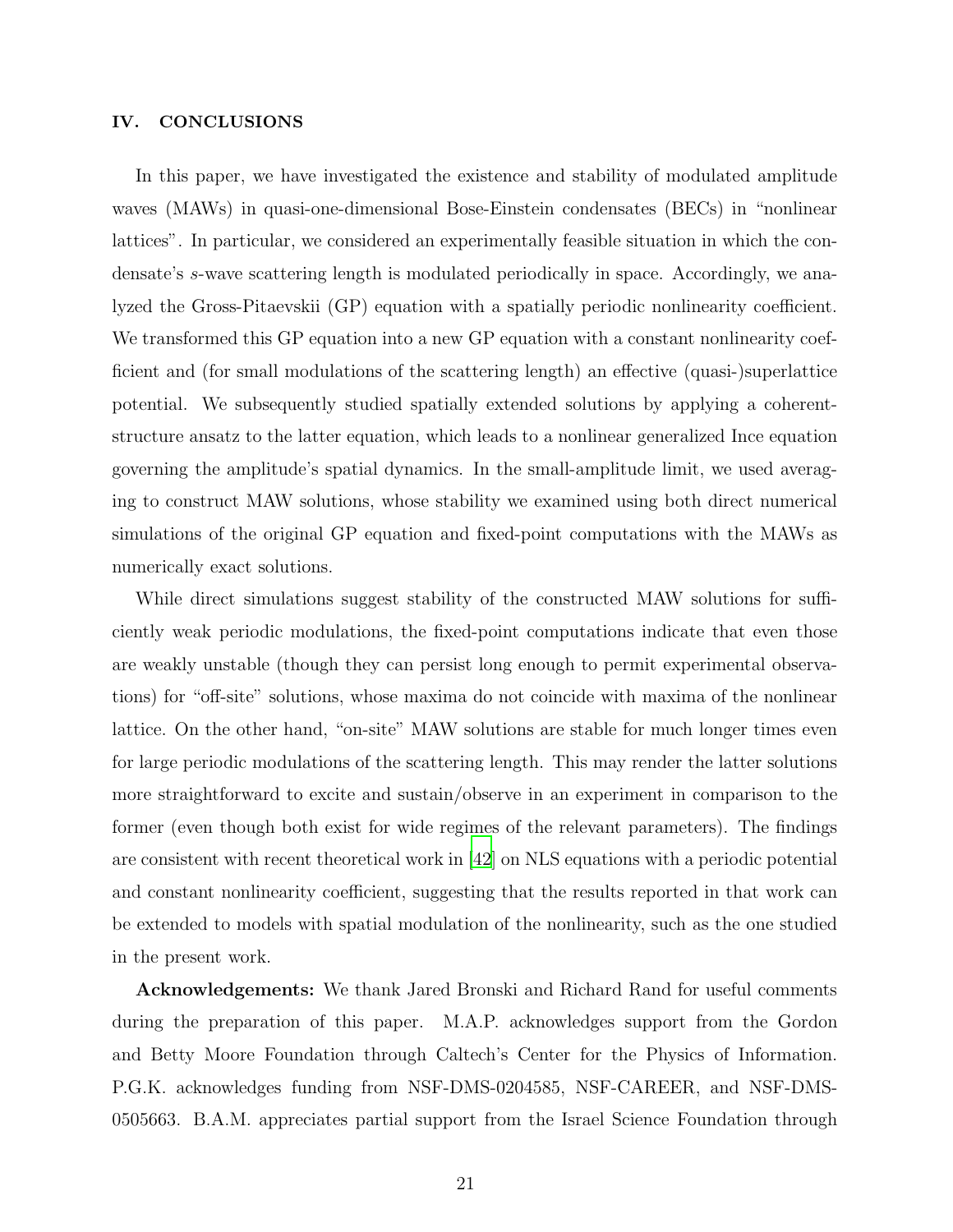the Excellence-Center grant No. 8006/03. D.J.F. acknowledges partial support from the Special Research Account of the University of Athens.

## V. APPENDIX: FUNCTIONS IN THE SECOND-ORDER AVERAGING

In this Appendix, we display some of the functions used in the averaging method in the main text. The generating functions at first order for the resonant case are

$$
w_1(c, \varphi, x) = \frac{c}{2\kappa} \left(\frac{c^2}{4\kappa} - \delta_1\right) \cos(2\kappa x + 2\varphi) + \frac{c}{8\kappa} \cos(4\kappa x + 2\varphi) + \frac{c^3}{32\kappa^2} \cos(4\kappa x + 4\varphi) - \frac{c}{4\kappa} \cos(2\kappa x),
$$
(34)

$$
w_2(c, \varphi, x) = \frac{1}{2\kappa} \left( \delta_1 - \frac{c^2}{2\kappa} \right) \sin(2\kappa x + 2\varphi) - \frac{1}{8\kappa} \sin(4\kappa x + 2\varphi)
$$

$$
- \frac{c^2}{32\kappa^2} \sin(4\kappa x + 4\varphi) - \frac{1}{4\kappa} \sin(2\kappa x). \tag{35}
$$

The functions  $L_1$  and  $L_2$  that appear at second order are given by

$$
L_1(c, \varphi, x) = -\frac{1}{\kappa} \sin(\kappa x + \varphi) \cos(\kappa x + \varphi) w_1 D_1 G_1 + \frac{c}{\kappa} \sin^2(\kappa x + \varphi) w_2 D_1 G_1 + \sin^2(\kappa x + \varphi) w_1 D_2 G_1 + c \sin(\kappa x + \varphi) \cos(\kappa x + \varphi) w_2 D_2 G_1 - \frac{1}{\kappa} \cos(\kappa x + \varphi) w_2 G_1 - \frac{1}{\kappa} \sin(\kappa x + \varphi) G_2
$$
(36)

$$
L_2(c, \varphi, x) = -\frac{1}{\kappa c} \cos^2(\kappa x + \varphi) w_1 D_1 G_1 + \frac{1}{\kappa} \cos(\kappa x + \varphi) \sin(\kappa x + \varphi) w_2 D_1 G_1 + \frac{1}{c} \cos(\kappa x + \varphi) \sin(\kappa x + \varphi) w_1 D_2 G_1 + \cos^2(\kappa x + \varphi) w_2 D_2 G_1 + \frac{1}{\kappa c} \sin(\kappa x + \varphi) w_2 G_1 + \frac{1}{\kappa c^2} \cos(\kappa x + \varphi) w_1 G_1 - \frac{1}{\kappa c} \cos(\kappa c + \varphi) G_2 ,
$$
 (37)

where  $D_1G_1$  and  $D_2G_1$  denote, respectively, the derivatives of  $G_1(s, s', x)$  with respect to s and  $s'$ .

The functions  $v_1$  and  $v_2$  are obtained by integrating the terms in  $L_1$  and  $L_2$  that can be averaged out [i.e., the ones that do not appear in Eq.  $(25)$ ]. Note that  $L_2$  has seven terms, whereas  $L_1$  has only six. The penultimate term in the former is due to the presence of  $\rho$ in the denominator of the expression for  $\phi'$  and arises at second order in the Taylor series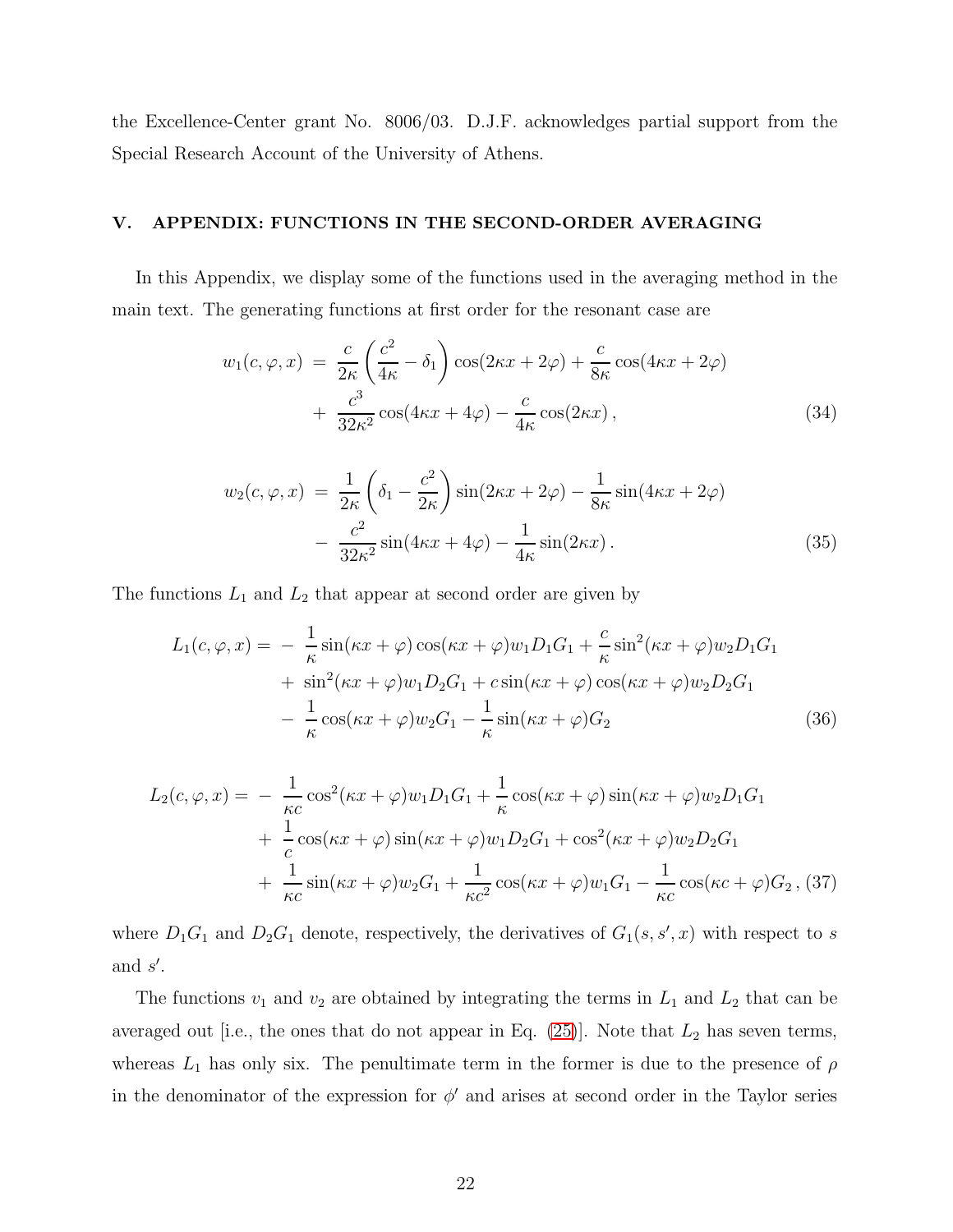because  $\rho = c + \varepsilon w_1$ .

- <span id="page-22-0"></span>[1] C. Sulem and P.-L. Sulem, The Nonlinear Schrödinger Equation: Self-Focusing and Wave Collapse (Springer-Verlag, New York, NY, 1999).
- <span id="page-22-2"></span><span id="page-22-1"></span>[2] L. Pitaevskii and S. Stringari, Bose-Einstein Condensation (Clarendon Press, Oxford, 2003).
- [3] Yu. S. Kivshar and G. P. Agrawal, Optical Solitons: From Fibers to Photonic Crystals (Academic Press, San Diego, 2003).
- <span id="page-22-3"></span>[4] R. Folman, P. Krueger, J. Schmiedmayer, J. Denschlag and C. Henkel, Adv. Atom. Mol. Opt. Phys. 48, 263 (2002); J. Reichel, Appl. Phys. B 75, 469 (2002); J. Fortagh and C. Zimmermann, Science 307 860 (2005).
- <span id="page-22-4"></span>[5] J. Weiner, Cold and Ultracold Collisions in Quantum Microscopic and Mesoscopic Systems, Cambridge University Press 2003.
- <span id="page-22-5"></span>[6] S. Inouye, M. R. Andrews, J. Stenger, H. J. Miesner, D. M. Stamper-Kurn and W. Ketterle, Nature 392, 151 (1998); J. Stenger, S. Inouye, M. R. Andrews, H.-J. Miesner, D. M. Stamper-Kurn, and W. Ketterle, Phys. Rev. Lett. 82, 2422 (1999).
- <span id="page-22-6"></span>[7] J. L. Roberts, N. R. Claussen, J. P. Burke, Jr., C. H. Greene, E. A. Cornell, and C. E. Wieman, Phys. Rev. Lett. 81, 5109 (1998); S. L. Cornish, N. R. Claussen, J. L. Roberts, E. A. Cornell, and C. E. Wieman, Phys. Rev. Lett. 85, 1795 (2000).
- <span id="page-22-7"></span>[8] M. Theis, G. Thalhammer, K. Winkler, M. Hellwig, G. Ruff, R. Grimm, and J. H. Denschlag, Phys. Rev. Lett. 93, 123001 (2004).
- <span id="page-22-8"></span>[9] L. You and M. Marinescu, Phys. Rev. Lett. 81, 4596 (1998).
- <span id="page-22-9"></span>[10] M. Olshanii, Phys. Rev. Lett. 81, 938 (1998); T. Bergeman, M. G. Moore and M. Olshanii, Phys. Rev. Lett. 91, 163201 (2003).
- <span id="page-22-10"></span>[11] S. De Nicola, B. A. Malomed, and R. Fedele, Phys. Lett. A 360, 164 (2006).
- <span id="page-22-11"></span>[12] J. Herbig, T. Kraemer, M. Mark, T. Weber, C. Chin, H. C. Nagerl, and R. Grimm, Science 301, 1510 (2003); C. A. Regal, C. Ticknor, J. L. Bohn, and D. S. Jin, Nature 424, 47 (2003).
- <span id="page-22-12"></span>[13] M. Bartenstein, A. Altmeyer, S. Riedl, S. Jochim, C. Chin, J. H. Denschlag, and R. Grimm, Phys. Rev. Lett. 92, 203201 (2004).
- <span id="page-22-13"></span>[14] F. Kh. Abdullaev, J. G. Caputo, R. A. Kraenkel, and B. A. Malomed Phys. Rev. A 67, 013605 (2003); H. Saito and M. Ueda, Phys. Rev. Lett. 90, 040403 (2003); G. D. Montesinos, V. M.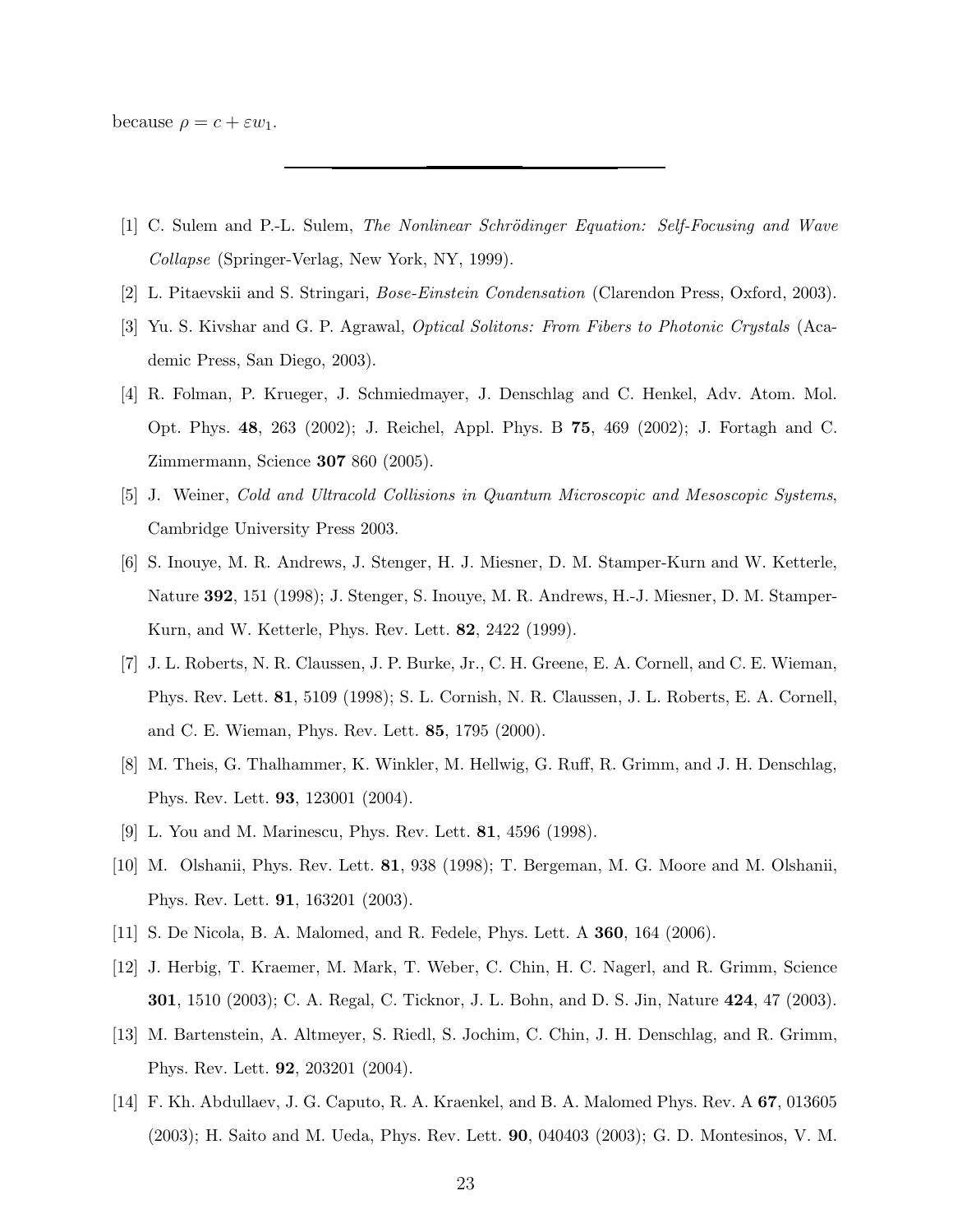Pérez-García, and P. J. Torres, Physica D 191, 193 (2004).

- <span id="page-23-0"></span>[15] M. Matuszewski, E. Infeld, B. A. Malomed, and M. Trippenbach, Phys. Rev. Lett. 95, 050403 (2005); M. Trippenbach, M. Matuszewski, and B. A. Malomed, Europhys. Lett. 70, 8 (2005).
- <span id="page-23-1"></span>[16] P. G. Kevrekidis, G. Theocharis, D. J. Frantzeskakis, and B. A. Malomed, Phys. Rev. Lett. 90, 230401 (2003); D. E. Pelinovsky, P. G. Kevrekidis, and D. J. Frantzeskakis, Phys. Rev. Lett. 91, 240201 (2003); F. Kh. Abdullaev, E. N. Tsoy, B. A. Malomed, and R. A. Kraenkel, Phys. Rev. A 68, 053606 (2003); F. Kh. Abdullaev, A. M. Kamchatnov, V. V. Konotop, and V. A. Brazhnyi Phys. Rev. Lett. 90, 230402 (2003); Z. Rapti, G. Theocharis, P. G. Kevrekidis, D. J. Frantzeskakis and B. A. Malomed, Phys. Scripta T107, 27 (2004); D. E. Pelinovsky, P. G. Kevrekidis, D. J. Frantzeskakis, and V. Zharnitsky, Phys. Rev. E 70, 047604 (2004); Z. X. Liang, Z. D. Zhang, and W. M. Liu, Phys. Rev. Lett. 94, 050402 (2005). A. Gubeskys, B. A. Malomed, and I. M. Merhasin, Stud. Appl. Math. 115, 255 (2005); M. A. Porter, M. Chugunova, and D. E. Pelinovsky, Phys. Rev. E 74, 036610 (2006).
- <span id="page-23-3"></span><span id="page-23-2"></span>[17] K. Staliunas, S. Longhi, and G. J. de Valcarcel, Phys. Rev. Lett. 89, 210406 (2002).
- <span id="page-23-4"></span>[18] F. Kh. Abdullaev and M. Salerno, J. Phys. B 36, 2851 (2003).
- <span id="page-23-5"></span>[19] H. Xiong, S. Liu, M. Zhan, and W. Zhang, Phys. Rev. Lett. 95, 120401 (2005).
- [20] G. Theocharis, P. Schmelcher, P. G. Kevrekidis, and D. J. Frantzeskakis, Phys. Rev. A 72, 033614 (2005).
- <span id="page-23-6"></span> $[21]$  M. I. Rodas-Verde, H. Michinel, and V. M. Pérez-García, Phys. Rev. Lett. **95**, 153903 (2005).
- <span id="page-23-7"></span>[22] P. Y. P. Chen and B. A. Malomed, J. Phys. B: At. Mol. Opt. Phys. 38, 4221 (2005); 39, 2803 (2006).
- <span id="page-23-8"></span>[23] A. V. Carpentier, H. Michinel, M. I. Rodas-Verde, and V. M. Pérez-García, Phys. Rev. A 74, 013619 (2006).
- <span id="page-23-9"></span>[24] G. Theocharis, P. Schmelcher, P. G. Kevrekidis, and D. J. Frantzeskakis, Phys. Rev. A 74, 053614 (2006).
- <span id="page-23-10"></span>[25] J. Garnier and F. Kh. Abdullaev, Phys. Rev. A 74, 013604 (2006).
- <span id="page-23-11"></span>[26] F. Kh. Abdullaev, and J. Garnier, Phys. Rev. A 72, 061605(R) (2005).
- <span id="page-23-12"></span>[27] H. Sakaguchi and B. A. Malomed, Phys. Rev. E 73, 026601 (2006).
- <span id="page-23-13"></span>[28] G. Fibich and X.-P. Wang, Physica D 175, 96 (2003).
- <span id="page-23-14"></span>[29] F. Kh. Abdullaev, A. Gammal, and L. Tomio, J. Phys. B 37, 635 (2004).
- <span id="page-23-15"></span>[30] R. K. Bullough, A. P. Fordy, and S. V. Manakov, Phys. Lett. A 91, 98 (1982).